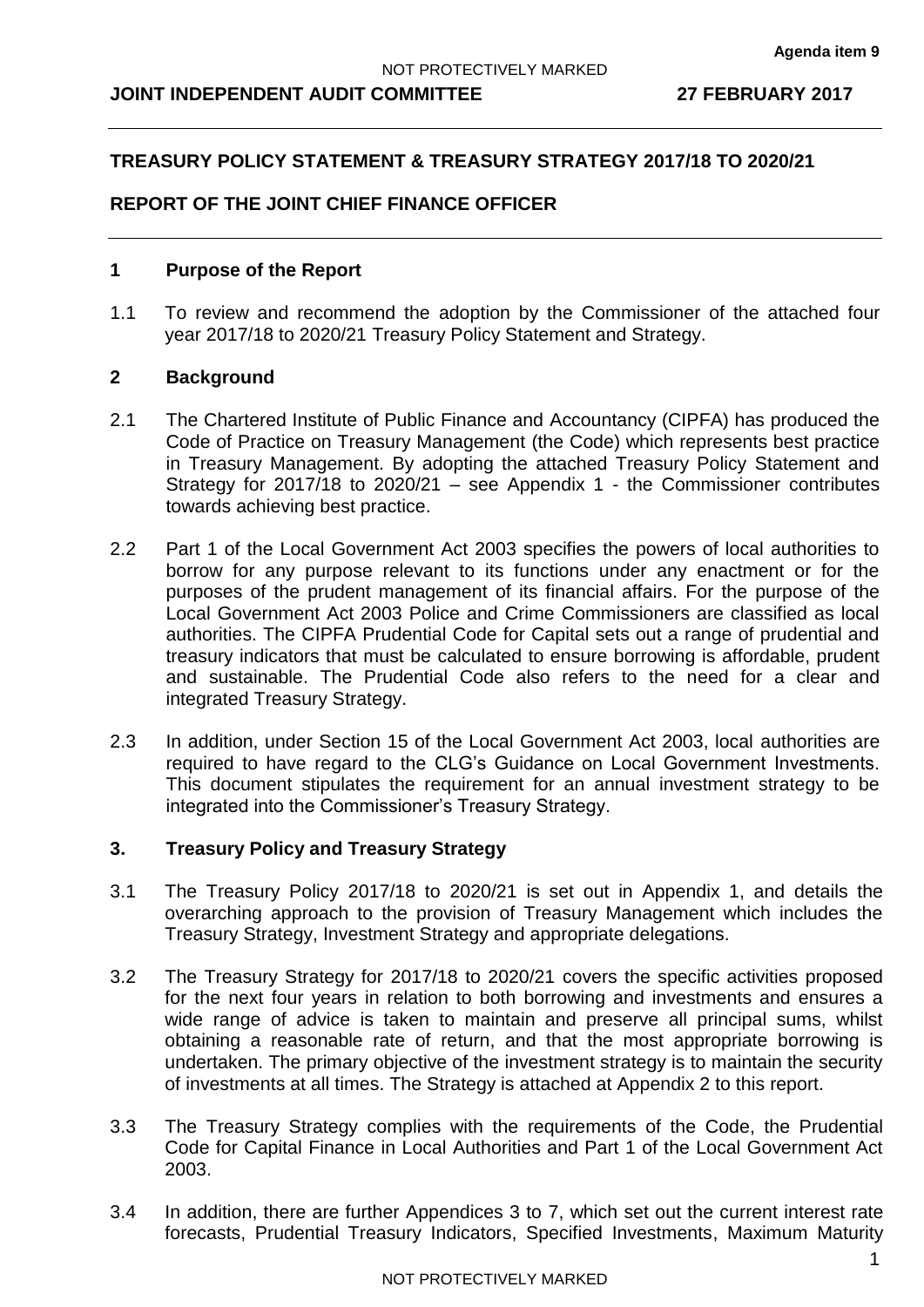#### NOT PROTECTIVELY MARKED

Periods, and details of foreign countries that could be invested with, all of which underpin the core approach detailed in the Strategy.

## **4 Equal Opportunities Implications**

4.1 It is considered that there are no equal opportunities implications arising from the report.

## **5 Human Rights Implications**

5.1 It is considered that there are no human rights implications arising from the report.

## **6 Risk Management Implications**

6.1 The Treasury Policy and Strategy recommended for approval have been prepared with the aim of maintaining the security and liquidity of investments to ensure that the Commissioner's principal sums are safeguarded. Maximising income is considered secondary to this main aim.

## **7 Financial Implications**

7.1 There are no financial implications directly arising from the contents of this report. Any income and expenditure within the scope of the report is already included in the agreed revenue budget.

#### **8 Recommendation**

8.1 To recommend the adoption by the Commissioner of the attached four year 2017/18 to 2020/21 Treasury Policy Statement and Strategy.

#### **9 Background Information**

- 9.1 The following documents have been used in preparation of the report:
	- Local Government Act 2003;
	- CLG Guidance on Local Government Investments;
	- CIPFA's Prudential Code for Capital;
	- CIPFA's Code of Practice on Treasury Management;
	- The approved Treasury Management Practice Statements as used for day to day management purposes; and
	- Capita Asset Services Treasury Management Strategy template 2017/18.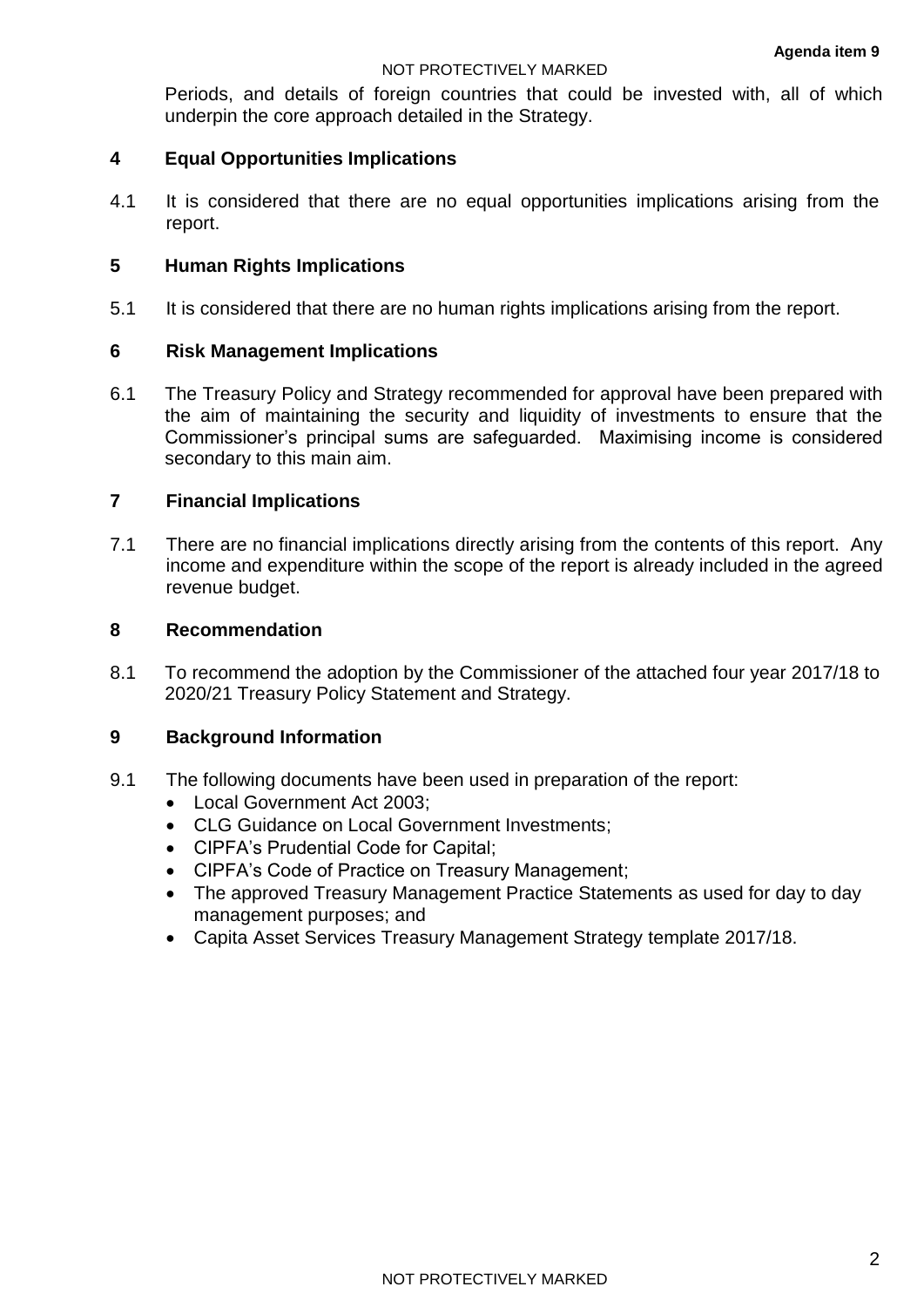## **Treasury Policy 2017/18 to 2020/21**

## **1. Introduction**

- 1.1 The Commissioner has adopted the key recommendations of CIPFA's Treasury Management in the Public Services: Code of Practice (the Code) and maintains:
	- A treasury management policy statement, stating the policies, objectives and approach to risk management of our treasury management activities;
	- Suitable treasury management practices (TMPs), setting out the manner in which the policies and objectives are carried out, and prescribing how the activities will be managed and controlled.
- 1.2 CIPFA defines Treasury Management as:

'The management of the organisation's investments and cash flows, its banking, money market and capital market transactions; the effective control of the risks associated with those activities; and the pursuit of optimum performance consistent with those risks.'

1.3 The Police and Crime Commissioner for Northumbria has delegated responsibility to the Chief Finance Officer (CFO) for the treasury management function and the undertaking of investment and borrowing on behalf of the Commissioner, ensuring that all activities are in compliance with the CIPFA Code of Practice for Treasury Management in the Public Services.

## **2. Treasury Strategy**

- 2.1 The Commissioner regards the successful identification, monitoring and control of risk to be the prime criteria by which the effectiveness of its treasury management activities will be measured. Accordingly, the analysis and reporting of treasury management activities will focus on the risk implications for the Commissioner.
- 2.2 The Treasury Strategy encompasses the requirements of CIPFA's Treasury Management Code of Practice, CIPFA's Prudential Code and the CLG's Guidance on Local Government Investments. This document stipulates the requirement for an annual investment strategy to be integrated into the Commissioner's Treasury Strategy Statement.
- 2.3 The Treasury Strategy covers the following:
	- a) Treasury limits in force which will limit the treasury risk and activities of the Commissioner, including prudential and treasury indicators;
	- b) Prospects for interest rates;
	- c) The borrowing strategy;
	- d) Debt rescheduling;
	- e) Policy on borrowing in advance of need;
	- f) The investment strategy;
	- g) Creditworthiness policy; and
	- h) The policy on the use of external service providers.
- 2.4 The strategy for 2017/18 to 2020/21 is attached at Appendix 2.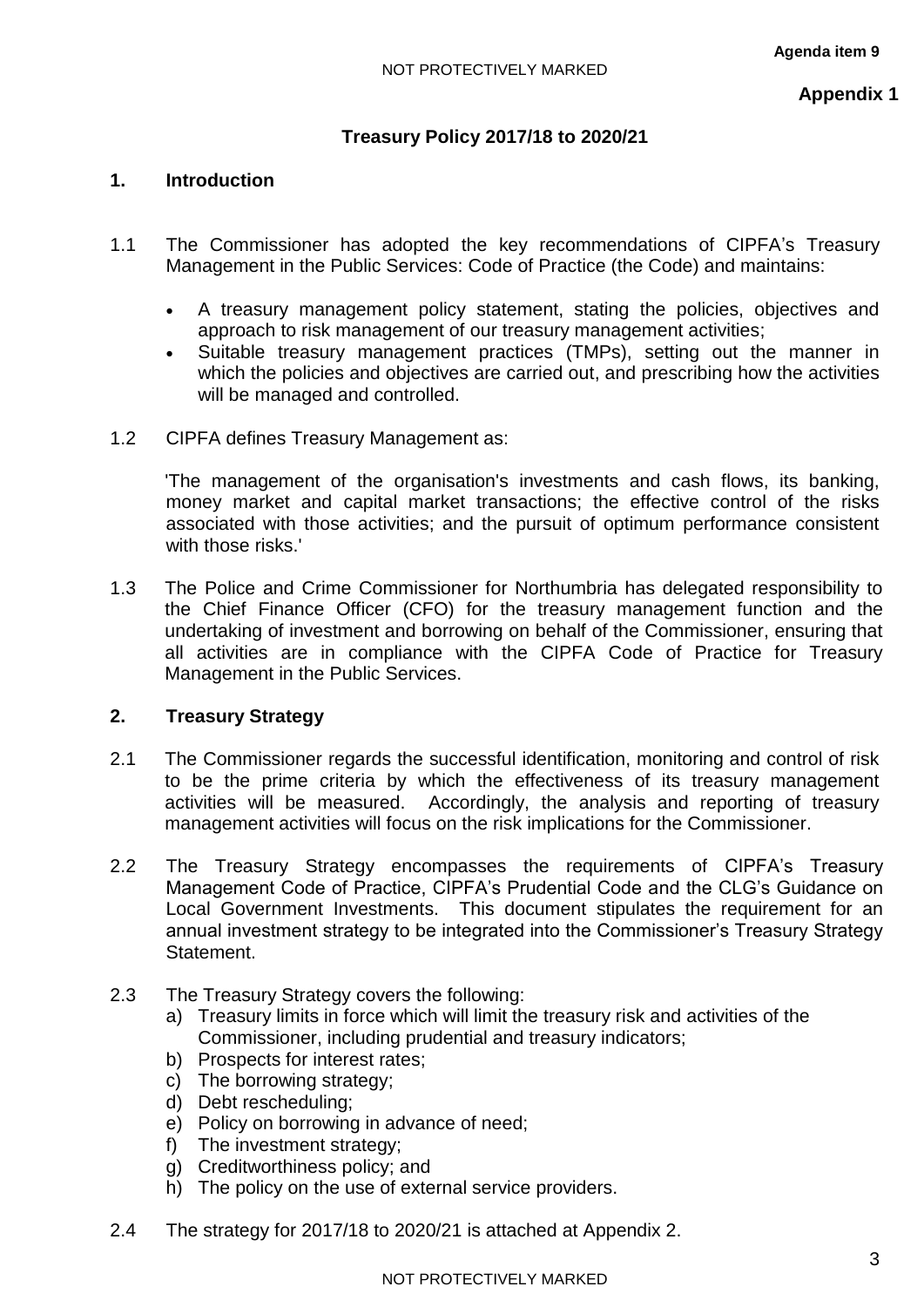## **3. Prudential and Treasury Indicators**

- 3.1 Under Part 1 of the Local Government Act 2003 the Commissioner may borrow money:
	- a) For any purpose relevant to its functions under any enactment; or
	- b) For the purposes of the prudent management of its financial affairs.
- 3.2 Under the requirements of the Prudential Code and Code of Practice on Treasury Management in the Public Services the following indicators have been adopted:
	- Compliance with the Code of Practice on Treasury Management in the Public Services;
	- Calculations of:
		- **Authorised limit;**
		- Operational boundary;
		- Actual external debt:
		- **Upper limit on fixed interest rate exposures;**
		- Upper limit on variable interest rate exposures:
		- Maturity structure of borrowing:
		- Upper limits for principal sums invested for periods of over 364 days; and
		- Gross debt and Capital Financing Requirement.
- 3.3 Given the link to the budget and capital programme, these indicators were approved by the Commissioner on 23rd February 2017 as part of the 2017/18 Budget and council tax precept report. For completeness, the approved indicators are also attached to the Treasury Strategy at Appendix 4.

## **4. Annual Investment Strategy**

- 4.1 Part 1 of the Local Government Act 2003 relaxed the investment constraints for local authorities.
- 4.2 The CLG has issued guidance to supplement the investment regulations contained within the Local Government Act 2003. It is also referred to under Section 15 (1) of the 2003 Local Government Act which requires authorities to "have regard (a) to such guidance as the Secretary of State may issue and (b) to such other guidance as the Secretary of State may by regulations specify". The guidance encourages authorities to invest prudently but without burdening them with the detailed prescriptive regulation of the previous regime.
- 4.3 Central to the guidance and the Code is the need to produce an annual investment strategy. This is included as Section 6 of the Treasury Strategy in Appendix 2.
- 4.4 The annual investment strategy document will include:
	- The Commissioner's risk appetite in respect of security, liquidity and return:
	- The definition of 'high' and 'non-high' credit quality to determine what are specified investments and non-specified investments;
	- Which specified and non-specified instruments the Commissioner will use, dealing in more detail with non-specified investments given the greater potential risk;
	- The categories of counterparties that may be used during the course of the year e.g. foreign banks, nationalised/part nationalised banks, building societies;
	- The types of investments that may be used during the course of the year;
	- The limit to the total amount that may be held in each investment type;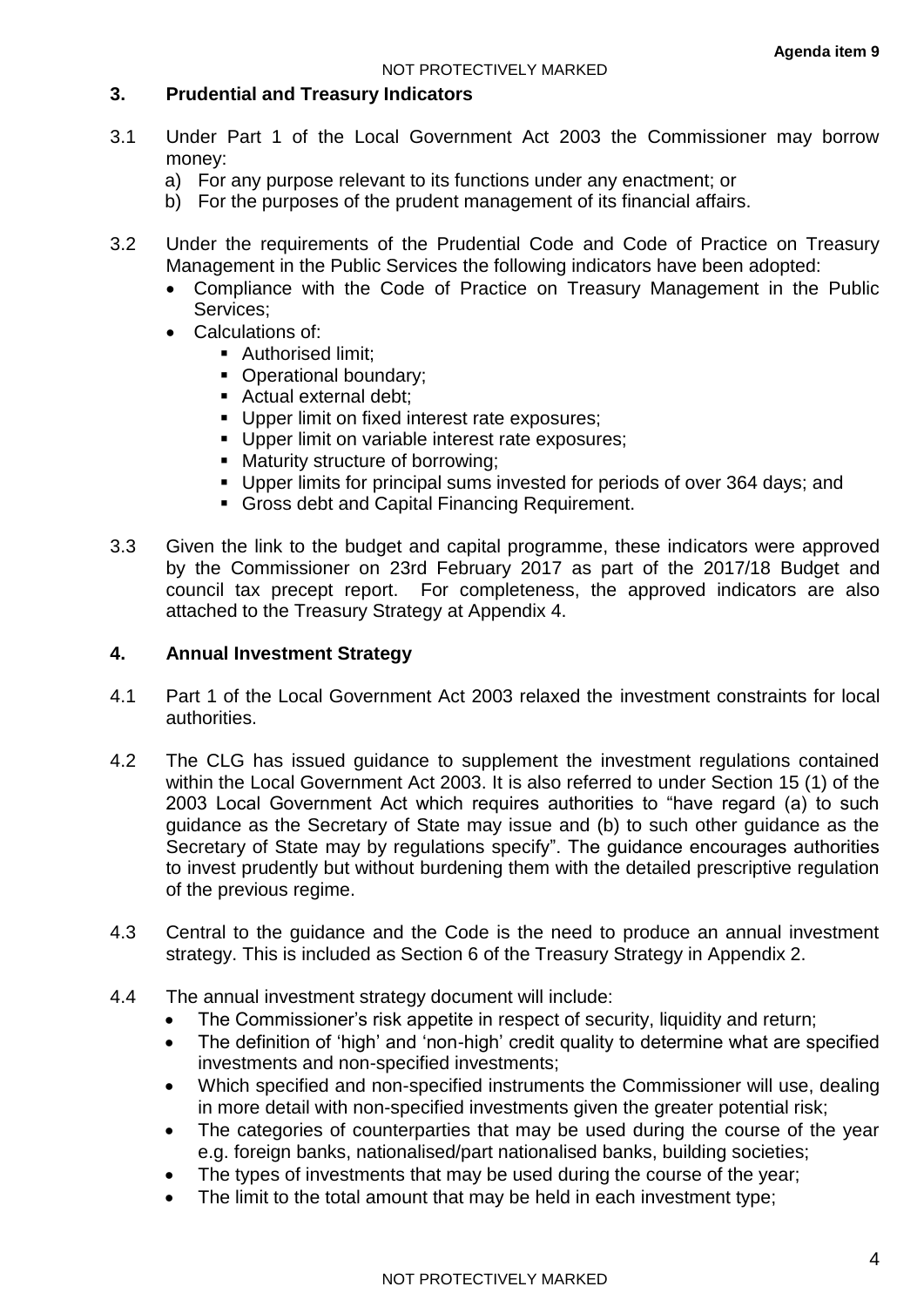#### NOT PROTECTIVELY MARKED

- The Commissioner's policy on the use of credit ratings, credit rating agencies and other credit risk analysis techniques to determine creditworthy counterparties for its approved lending list and how the Commissioner will deal with changes in ratings, rating watches and rating outlooks;
- Limits for individual counterparties, groups and countries; and
- Guidelines for making decisions on investments and borrowing.

## **5. Policy on Interest Rates Exposure**

5.1 The 2017/18 Budget and Precept report, approved by the Commissioner on 23rd February 2017, sets treasury limits for the maximum and minimum level of exposure to fixed and variable interest rates. The use of any financial instruments, such as derivatives, to mitigate interest rate risks will be considered on an individual basis and the CFO will require approval from the Commissioner prior to entering into any arrangement of this nature.

## **6. Policy on External Managers**

6.1 Treasury management advisers (Capita Asset Services, Treasury Solutions) assist us in achieving the objectives set out in the Treasury Policy Statement. This contract is reviewed annually. The CFO has not appointed external investment fund managers to directly invest the Commissioner's cash.

## **7. Policy on Delegation, Review Requirements and Reporting Arrangements**

- 7.1 It is the Commissioner's responsibility under the Code to approve a Treasury Policy **Statement**
- 7.2 The Commissioner delegates the review of the policy, monitoring of the performance of the treasury management function and the scrutiny of Treasury Management Strategy and policies to the Joint Independent Audit Committee, and the execution and administration of treasury management decisions to the CFO. Any proposals to approve, adopt or amend policy require the consent of the Commissioner and are matters for the Commissioner to determine.

## 7.3 The Commissioner will receive:

- a) A four year Treasury Strategy report, including the annual Investment Strategy, before the commencement of each financial year;
- b) A mid-year report on borrowing and investment activity, and
- c) An annual report on borrowing and investment activity by 30 September of each year.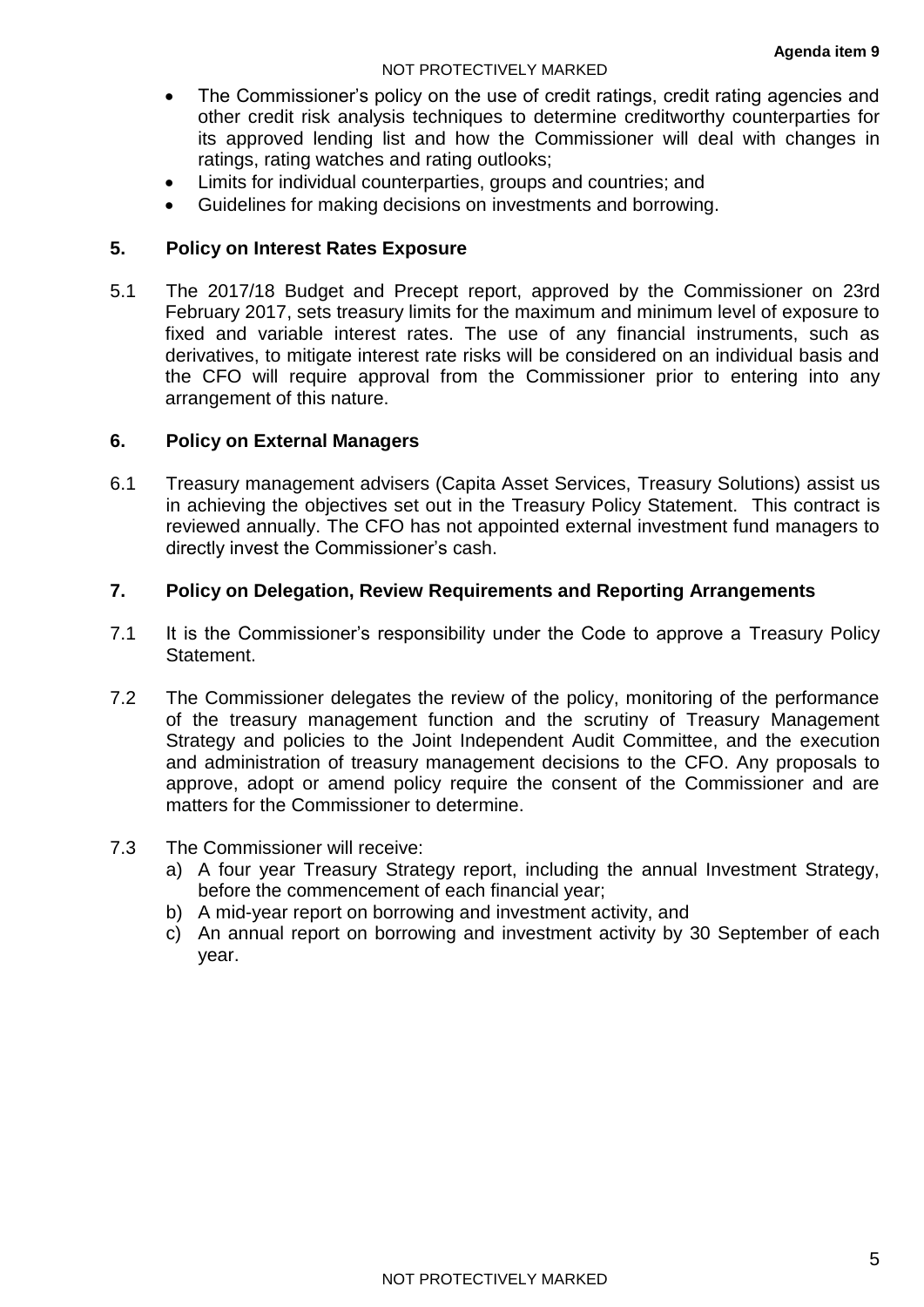## **Treasury Strategy 2017/18 to 2020/21**

## **1. Introduction**

- 1.1 The Treasury Strategy has been prepared in accordance with the Treasury Management Code of Practice (the Code). The Code emphasises a number of key areas including the following:
	- a) The Code must be formally adopted.
	- b) The strategy report will affirm that the effective management and control of risk are prime objectives of the Commissioner's treasury management activities.
	- c) The Commissioner's appetite for risk, including the appetite for any use of financial instruments in the prudent management of those risks, must be clearly identified within the strategy report and will affirm that priority is given to security of capital and liquidity when investing funds and explain how that will be carried out.
	- d) Responsibility for risk management and control lies within the organisation and cannot be delegated to any outside organisation.
	- e) Credit ratings should only be used as a starting point when considering risk. Use should also be made of market data and information, the quality financial press, information on government support for banks and the credit ratings of that government support.
	- f) A sound diversification policy with high credit quality counterparties which considers setting country, sector and group limits.
	- g) Borrowing in advance of need is only to be permissible when there is a clear business case for doing so and only for the current capital programme or to finance future debt maturities.
	- h) The main annual treasury management reports must be approved by the Commissioner.
	- i) There needs to be a mid-year review of treasury management strategy and performance. This is intended to highlight any areas of concern that have arisen since the original strategy was approved.
	- j) Each Commissioner must delegate the role of scrutiny of treasury management strategy and policies to a specific named body.
	- k) Treasury management performance and policy setting should be subjected to prior scrutiny.
	- l) Commissioner's and scrutiny members dealing with treasury management activities should be provided with access to relevant training as those charged with governance are also personally responsible for ensuring they have the necessary skills and training.
	- m) Responsibility for these activities must be clearly defined within the organisation.
	- n) Officers involved in treasury management must be explicitly required to follow treasury management policies and procedures when making investment and borrowing decisions on behalf of the Commissioner.
- 1.2 The management of day to day working capital (cash flow) including the requirement for temporary borrowing and/or investment will be monitored along with the limits noted below.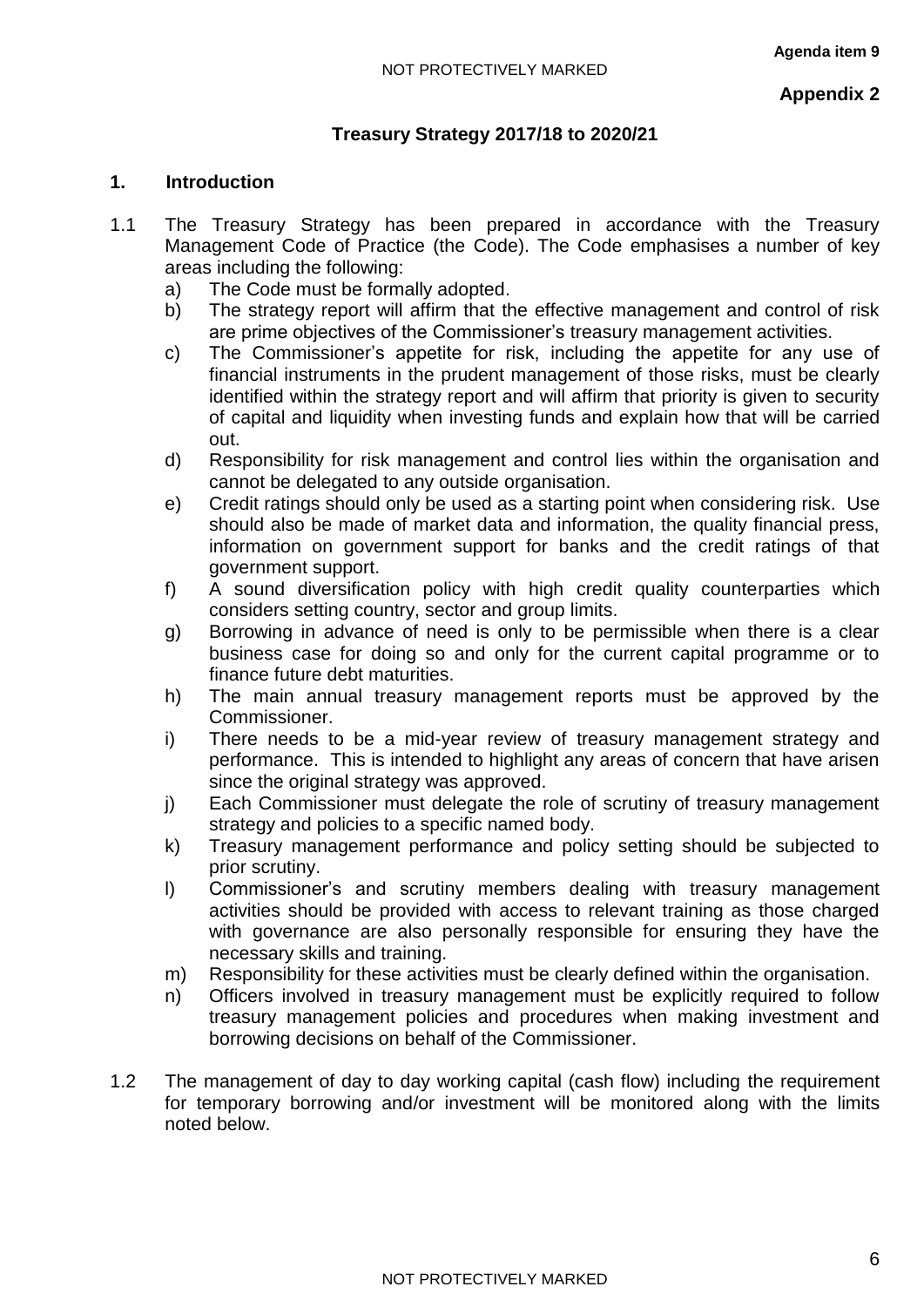1.3 The Commissioner will adopt the following reporting arrangements in accordance with the requirements of the revised Code:

| <b>Area of Responsibility</b>                                                                                                                                       | Commissioner/<br><b>Committee/ Officer</b>                                              | <b>Frequency</b>                                      |
|---------------------------------------------------------------------------------------------------------------------------------------------------------------------|-----------------------------------------------------------------------------------------|-------------------------------------------------------|
| Treasury Management Policy &<br>Commissioner with<br>Strategy / Annual Investment<br>review delegated to<br>Joint Independent<br>Strategy<br><b>Audit Committee</b> |                                                                                         | Annually before the start of<br>the year              |
| <b>Annual Report</b>                                                                                                                                                | Commissioner with<br>review delegated to<br>Joint Independent<br><b>Audit Committee</b> | Annually by 30 September<br>after the end of the year |
| Scrutiny of treasury<br>management performance via<br>mid-year report                                                                                               | Commissioner with<br>review delegated to<br>Joint Independent<br><b>Audit Committee</b> | Mid-Year                                              |
| Scrutiny of treasury<br>management strategy, policies<br>and procedures                                                                                             | Joint Independent<br><b>Audit Committee</b>                                             | Annually before the start of<br>the year              |
| <b>Treasury Management</b><br><b>Monitoring Reports</b>                                                                                                             | <b>CFO</b>                                                                              | Monthly/Weekly                                        |
| <b>Treasury Management Practices</b>                                                                                                                                | <b>CFO</b>                                                                              | Monthly                                               |

- 1.4 The revised Treasury Management Code covers the following Prudential Indicators which were approved by the Commissioner on 23rd February 2017:
	- Authorised limit for external debt:
	- Operational boundary for external debt;
	- Actual external debt:
	- Upper limits on fixed and variable rate exposure;
	- Upper and lower limits to the maturity structure of borrowing;
	- Upper limits to the total principal sums invested longer than 364 days; and
	- Gross debt and Capital Finance Requirement.
- 1.5 In addition to the above indicators, where there is a significant difference between the net and the gross borrowing position the risk and benefits associated with this strategy will be clearly stated in the annual strategy.

#### 1.6 The strategy covers:

- a) Prospects for interest rates;
- b) Treasury limits in force which will limit the treasury risk and activities of the Commissioner, including prudential and treasury indicators;
- c) The borrowing strategy;
- d) Sensitivity forecast;
- e) External and internal borrowing;
- f) Debt rescheduling;
- g) Policy on borrowing in advance of need;
- h) The investment strategy; and
- i) The policy on the use of external service providers.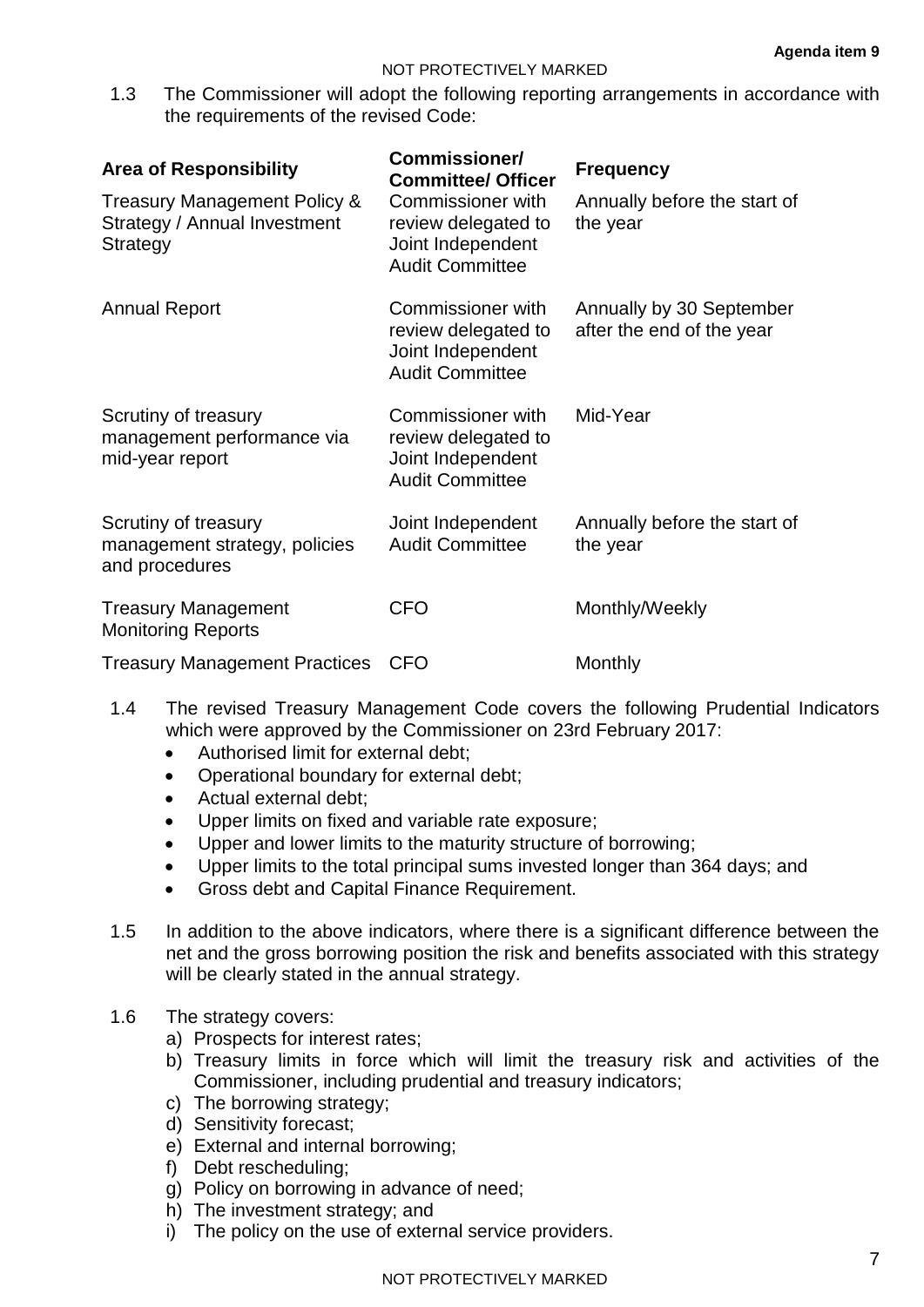## **2. Prospects for Interest Rates**

2.1 The table shown below outlines the Commissioner's view of anticipated movements in interest rates, based on guidance received from the Commissioner's treasury management advisers Capita Asset Services, and various brokers. *(CAPITA Updated Interest Rate Forecast report 9/2/2017) (Includes a 20 basis point 'certainty rate' discount effective 1/11/2012)* A more detailed interest rate forecast is shown in Appendix 3.

|                  | <b>March</b> | June  | <b>Sept</b> | <b>Dec</b> | <b>March</b> | <b>March</b> | <b>March</b> |
|------------------|--------------|-------|-------------|------------|--------------|--------------|--------------|
|                  | 2017         | 2017  | 2017        | 2017       | 2018         | 2019         | 2020         |
| <b>Bank Rate</b> | 0.25%        | 0.25% | 0.25%       | 0.25%      | 0.25%        | 0.25%        | 0.75%        |
| 5 yr PWLB*       | 1.60%        | 1.60% | 1.60%       | 1.60%      | 1.70%        | 1.80%        | 2.00%        |
| 10 yr PWLB       | 2.30%        | 2.30% | 2.30%       | 2.30%      | 2.30%        | 2.50%        | 2.70%        |
| 25 yr PWLB       | 2.90%        | 2.90% | 2.90%       | 3.00%      | 3.00%        | 3.20%        | 3.40%        |
| 50 yr PWLB       | 2.70%        | 2.70% | 2.70%       | 2.80%      | 2.80%        | 3.00%        | 3.20%        |

\* (PWLB) Public Works Loan Board, a statutory body operating within the UK Debt Management Office, which is an executive agency of HM Treasury. The PWLB's function is to lend money to other prescribed public bodies.

#### **Economic Background**

- 2.2 The Monetary Policy Committee, (MPC), cut Bank Rate from 0.50% to 0.25% on 4th August in order to counteract what it forecast was going to be a sharp slowdown in growth in the second half of 2016. It also gave a strong steer that it was likely to cut Bank Rate again by the end of the year. However, economic data since August has indicated much stronger growth in the second half 2016 than that forecast; also, inflation forecasts have risen substantially as a result of a continuation of the sharp fall in the value of sterling since early August. Consequently, Bank Rate was not cut again in November or December and, on current trends, it now appears unlikely that there will be another cut, although that cannot be completely ruled out if there was a significant dip downwards in economic growth. During the two-year period 2017 – 2019, when the UK is negotiating the terms for withdrawal from the EU, it is likely that the MPC will do nothing to dampen growth prospects, (i.e. by raising Bank Rate), which will already be adversely impacted by the uncertainties of what form Brexit will eventually take. Accordingly, a first increase to 0.50% is not tentatively pencilled in, as in the table above, until quarter 2 2019, after those negotiations have been concluded, (though the period for negotiations could be extended). However, if strong domestically generated inflation, (e.g. from wage increases within the UK), were to emerge, then the pace and timing of increases in Bank Rate could be brought forward.
- 2.3 Ecomomic and interest rate forecasting remains difficult with so many external influences weighing on the UK. The above forecasts, (and MPC decisions), will be liable to further amendment depending on how economic data and developments in financial markets transpire over the next year. Geopolitical developments, especially in the EU, could also have a major impact. Forecasts for average investment earnings beyond the three-year time horizon will be heavily dependent on economic and political developments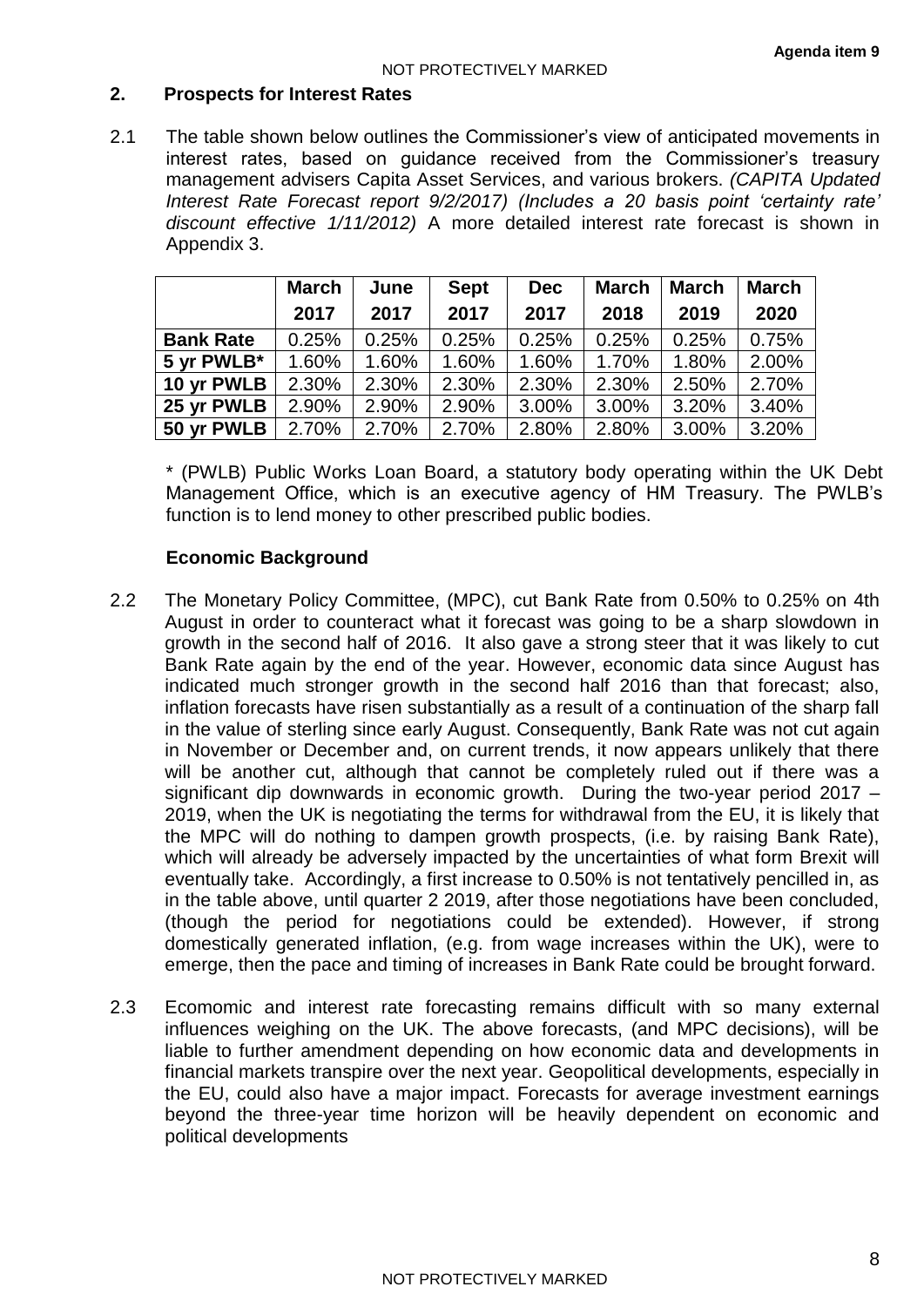## 2.4 **Long Term Interest Rates**

- Investment returns are likely to remain low during 2017/18 and beyond;
- Borrowing interest rates have been on a generally downward trend during most of 2016 up to mid-August; they fell sharply to historically low levels after the referendum and then even further after the MPC meeting of  $4<sup>th</sup>$  August when a new package of quantitative easing purchasing of gilts was announced. Gilt yields have since risen sharply due to a rise in concerns around a 'hard Brexit', the fall in the value of sterling, and an increase in inflation expectations. The policy of avoiding new borrowing by running down spare cash balances, has served well over the last few years. However, this needs to be carefully reviewed to avoid incurring higher borrowing costs in later times when authorities will not be able to avoid new borrowing to finance capital expenditure and/or to refinance maturing debt; and
- There will remain a cost of carry to any new long-term borrowing that causes a temporary increase in cash balances as this position will, most likely, incur a revenue cost – the difference between borrowing costs and investment returns.

## **3. Treasury Limits for 2017/18 to 2020/21 including Prudential Indicators**

- 3.1 It is a statutory requirement of the Local Government Finance Act 1992, for the Commissioner to produce a balanced budget. In particular, Section 31(a), as amended by the Localism Act 2011, requires the Commissioner to calculate the budget requirement for each financial year to include the revenue costs that flow from capital financing decisions. This means that increases in capital expenditure must be limited to a level whereby increases in charges to revenue from increases in interest charges and increases in running costs from new capital projects are limited to a level, which is affordable within the projected income of the Commissioner for the foreseeable future.
- 3.2 It is a statutory duty under Section 3 of Part 1 of the Local Government Act 2003*,* and supporting regulations, for the Commissioner to determine and keep under review how much it can afford to borrow. The amount so determined is termed the Affordable Borrowing Limit. The Authorised Limit represents the legislative limit specified in the Act.
- 3.3 The Prudential Code for Capital Finance in Local Authorities is a professional code that sets out a framework for self-regulation of capital spending, in effect allowing Commissioners to invest in capital projects without any limit as long as they are affordable, prudent and sustainable.
- 3.4 The Commissioner must have regard to the Prudential Code when setting the Authorised Limit, which essentially requires the Commissioner to ensure that total capital investment remains within sustainable limits and, in particular, that the impact upon its future council tax levels is affordable.
- 3.5 To facilitate the decision making process and support capital investment decisions the Prudential Code and the Treasury Management Code requires the Commissioner to agree and monitor a minimum number of prudential indicators. There are three debt related treasury activity limits. The purpose of these are to restrain the activity of the treasury function within certain limits, thereby managing risk and reducing the impact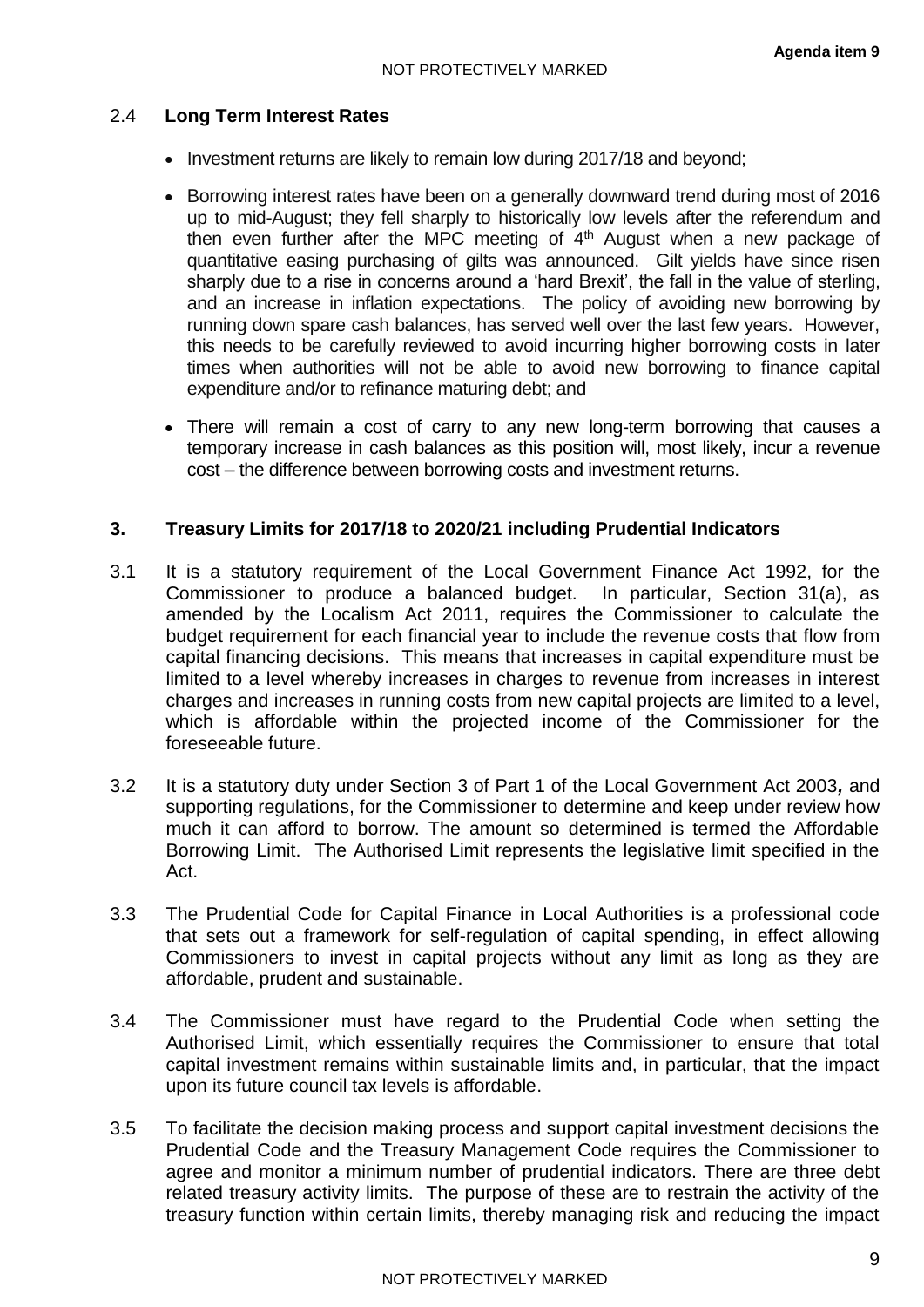of any adverse movement in interest rates. However, if these are set to be too restrictive they will impair the opportunities to reduce costs / improve performance.

- 3.6 These indicators are:
	- Upper limits on variable interest rate exposure. This identifies a maximum limit for variable interest rates based upon the debt position net of investments;
	- Upper limits on fixed interest rate exposure. This is similar to the previous indicator and covers a maximum limit on fixed interest rates; and
	- Maturity structure of borrowing. These gross limits are set to reduce the Commissioner's exposure to large fixed rate sums falling due for refinancing, and are required for upper and lower limits.
- 3.7 These indicators have been reviewed and updated and were approved by the Commissioner on 23rd February 2017. They can be found attached at Appendix 4.
- 3.8 The CFO has systems in place to monitor the treasury limits and will report to the Commissioner instances where limits are breached, with the exception of short-term breaches of the Operational Boundary. The Operational Boundary is set so that if breached it acts as an early warning of the potential to exceed the higher Authorised Limit and as such temporary breaches due to debt restructuring and temporary borrowing are acceptable, providing they are not sustained.

#### **4. Borrowing Strategy**

- 4.1 The Local Government Act 2003 does not prescribe approved sources of finance, only that borrowing may not, without the consent of HM Treasury, be in other than Sterling.
- 4.2 The main options available for the borrowing strategy for 2017/18 are PWLB loans, market loans and a potential option to use the Municipal Bond Agency. The interest rate applicable to either PWLB or markets loans can be fixed or variable.
- 4.3 Variable rate short term borrowing is expected to be cheaper than long term fixed borrowing and therefore may be considered throughout the financial year. Due to the expectation that interest rates will rise, the risk of the potential increase in interest rates will be balanced against any potential short term savings.
- 4.4 There are different types of market loans available, including variable and fixed interest rate loans and Lender Option/Borrower Option (LOBO) loans. A LOBO is a loan where the lender can exercise their right to increase the interest rate of the loan at each call date. The borrower can then choose to either accept the higher interest rate or repay the loan. These loans are usually offered at an interest rate lower than the corresponding PWLB loan rate but this option increases the risk that it may be necessary to replace a loan at a time when the interest rates are high.
- 4.5 To mitigate this risk a limit is placed on the total level of borrowing that can be taken as variable interest rate loans. To provide scope to utilise new market products should they become available as well as minimise the cost of borrowing and increase the diversification of the debt portfolio it is proposed that the limit on variable rate loans should be 40% of total borrowing 2017/18.

The Commissioner is in the process of rationalising the estate and is expecting around £30m from the sale of assets over the term of this strategy. In light of this any borrowing decisions will need to take this into account.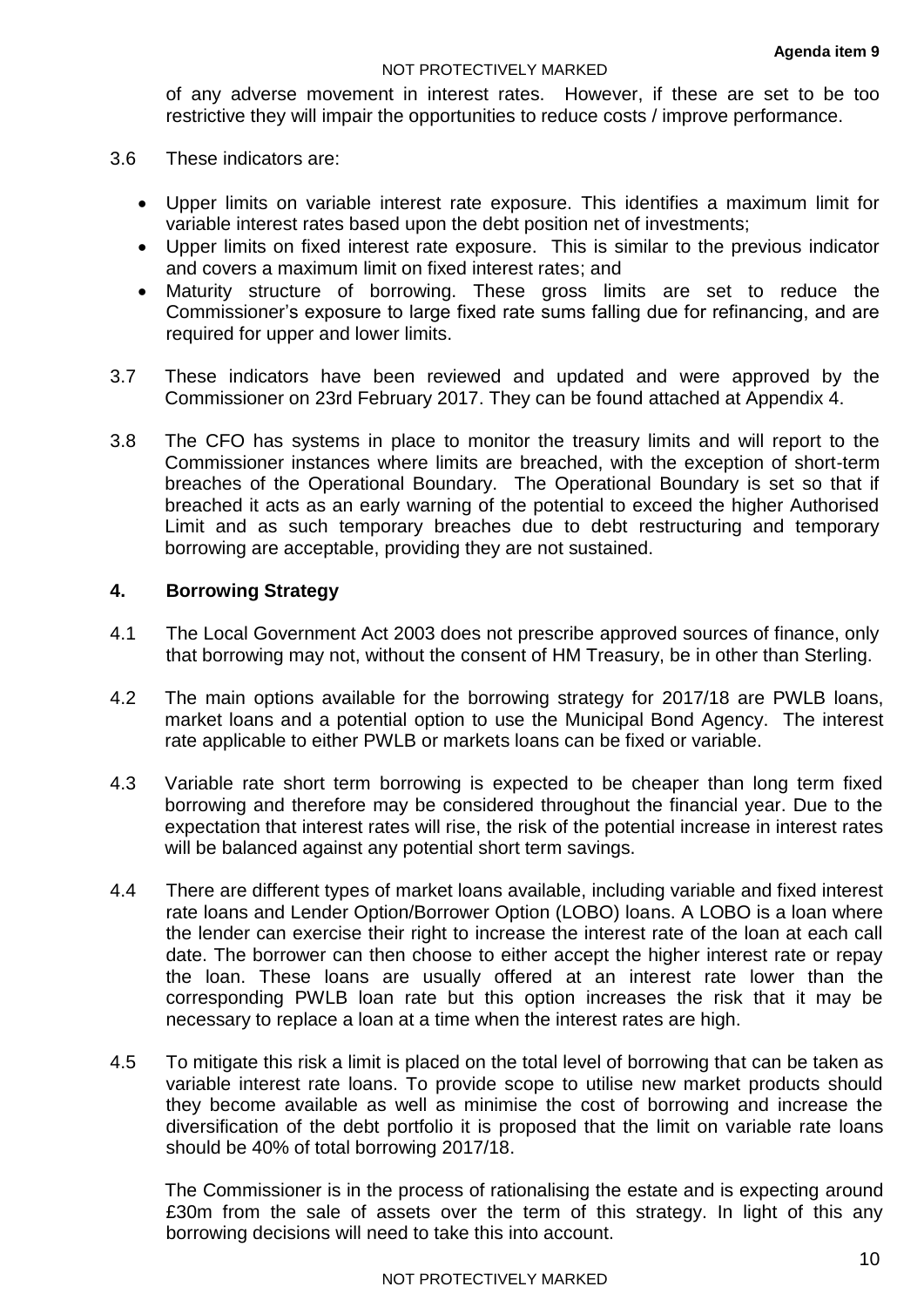- 4.6 The main strategy is therefore:
	- Consider the use of short term borrowing as a bridge until receipts are received.
	- Consideration will be given to borrowing market loans which are at least 20 basis points below the PWLB target rate, where they become available.
	- When PWLB rates fall back to or below Capita Asset Services trigger rates borrowing should be considered, with preference given to terms which ensure a balanced profile of debt maturity.
- 4.7 In addition, reserve and fund balances may be utilised to limit the new external borrowing requirement, or to make early debt repayments, as an alternative to investing these resources. Reducing investment balances rather than increasing external borrowing could reduce interest payable, as short term rates on investments are likely to be lower than rates paid on external borrowing, and limit exposure to investment risk.

## **Sensitivity of the Forecast**

- 4.8 The Commissioner, in conjunction with Capita Asset Services, will continually monitor both the prevailing interest rates and the market forecasts, adopting the following responses to any changes. The main sensitivities of the forecast are likely to be the two scenarios below:
	- *if it was felt that there was a significant risk of a sharp FALL in long and short term rates* (e.g. due to a marked increase of risks around relapse into recession or of risks of deflation), then long term borrowings will be postponed, and potential rescheduling from fixed rate funding into short term borrowing will be considered.
	- *if it was felt that there was a significant risk of a much sharper RISE in long and short term rates than that currently forecast,* perhaps arising from an acceleration in the start date and in the rate of increase in central rates in the USA and UK, an increase in world economic activity or a sudden increase in inflation risks, then the portfolio position will be re-appraised. Most likely, fixed rate funding will be drawn whilst interest rates are lower than they are projected to be in the next few years.
- 4.9 Against this background, caution will be adopted in the management of the 2017/18 treasury operations. The CFO will monitor the interest rate market and adopt a pragmatic approach to any changing circumstances having delegated powers to invest and manage the funds and monies of the Commissioner.

#### **External and Internal Borrowing**

- 4.10 As at 31st January 2017 the Commissioner has net debt of £71.194m; this means that borrowing is currently higher than investments with total borrowing of £81.465m and investments of £10.271m.
- 4.11 Investment interest rates are expected to be below long term borrowing rates throughout 2017/18 therefore value for money considerations indicate that best value can be obtained by delaying new external borrowing and by using internal cash balances to finance new capital expenditure in the short term (this is referred to as internal borrowing). Any short term savings gained from adopting this approach will be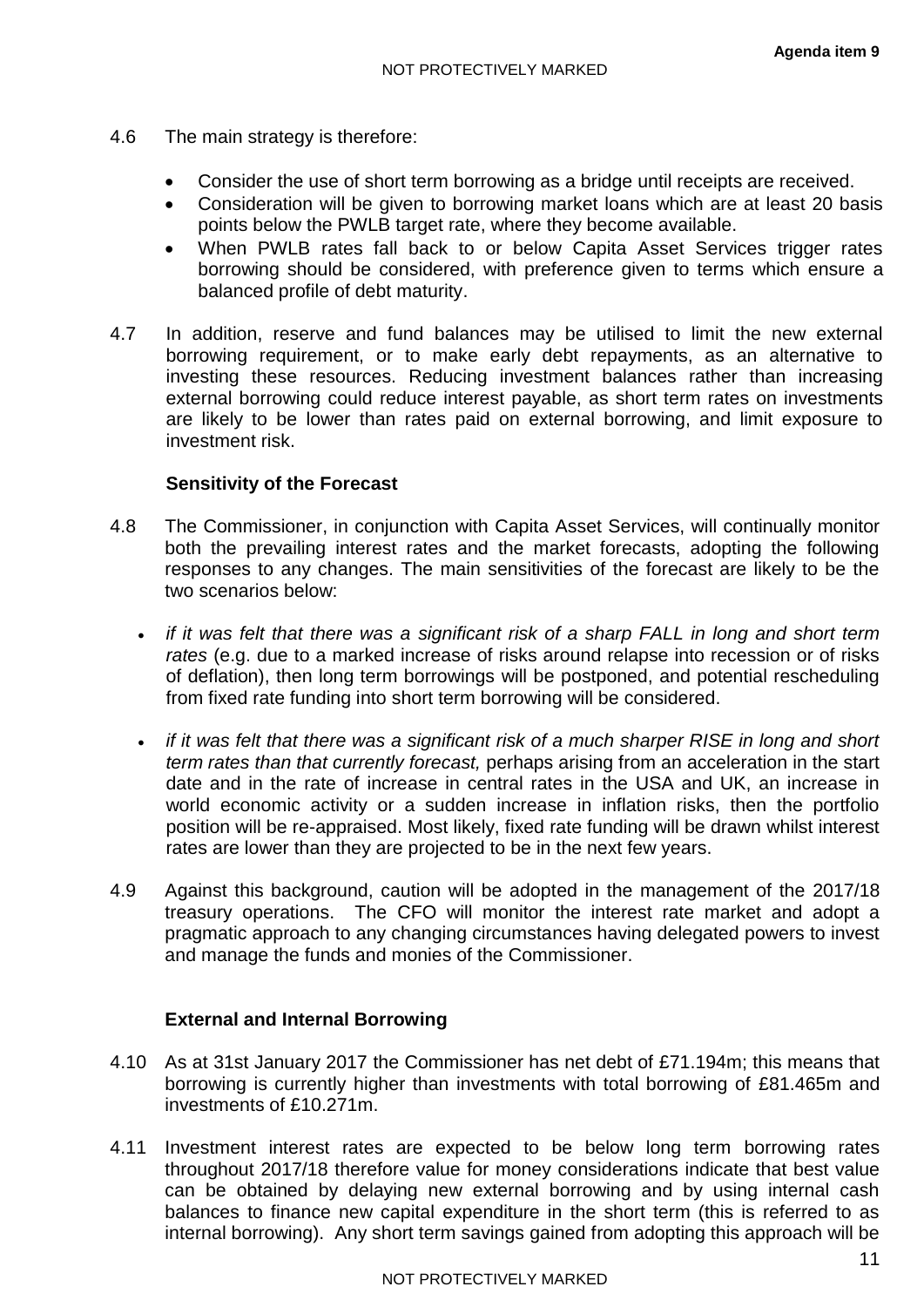#### NOT PROTECTIVELY MARKED

weighed against the potential for incurring additional long term costs by delaying unavoidable new external borrowing until later years when PWLB long term rates are forecast to be higher.

4.12 The CFO has examined the potential for undertaking early repayment of some external debt to the PWLB in order to reduce the difference between its gross and net debt positions. The significant difference between early redemption rates and interest rates payable on PWLB debt means that large premiums are likely to be incurred by such action. This situation will be monitored in case the differential is narrowed by the PWLB.

#### **Borrowing in advance of need**

4.13 The Commissioner will not borrow more than or in advance of its needs purely in order to profit from the investment of the extra sums borrowed. In accordance with the revised Code, any decision to borrow in advance will be considered carefully to ensure value for money. Specifically, there will be a clear link to the capital investment programme, which supports the decision to take funding in advance of need.

## 4.14 **Municipal Bond Agency**

It is likely that the recently established Municipal Bond Agency will be offering loans in the near future, to which the Commissioner may have an option to access. It is also hoped that the borrowing rates will be lower than those offered by the Public Works Loan Board (PWLB). The Commissioner will consider making use of this new source of borrowing as and when appropriate.

## **5. Debt Rescheduling**

- 5.1 Any rescheduling opportunities will be considered in line with procedures approved under the Treasury Management Practice Statements and will include a full cost/benefit analysis of any proposed variations. Any positions taken via rescheduling will be in accordance with the strategy position outlined in Section 4 above and will also take into account the prudential and treasury limits.
- 5.2 The reasons for any proposed rescheduling will include:
	- The generation of cash savings at minimum risk; and
	- In order to amend the maturity profile and/or the balance of volatility in the Commissioner's borrowing portfolio.
- 5.3 The CFO in line with delegated powers outlined in the approved Treasury Management Practice Statement will approve all debt rescheduling.
- 5.4 As short term borrowing rates are expected to be lower than longer term rates, there may be opportunities to generate savings by switching from long term debt to short term debt. Opportunities identified will take into consideration the likely cost of refinancing these short term loans, once they mature, compared to the current rates of longer term debt in the existing debt portfolio.
- 5.5 Consideration will also be given to the potential for making savings by running down investment balances by repaying debt prematurely as short term rates on investments are likely to be lower than rates paid on currently held debt. However, this will need careful consideration in the light of premiums that may be incurred by such a course of action and other financial considerations.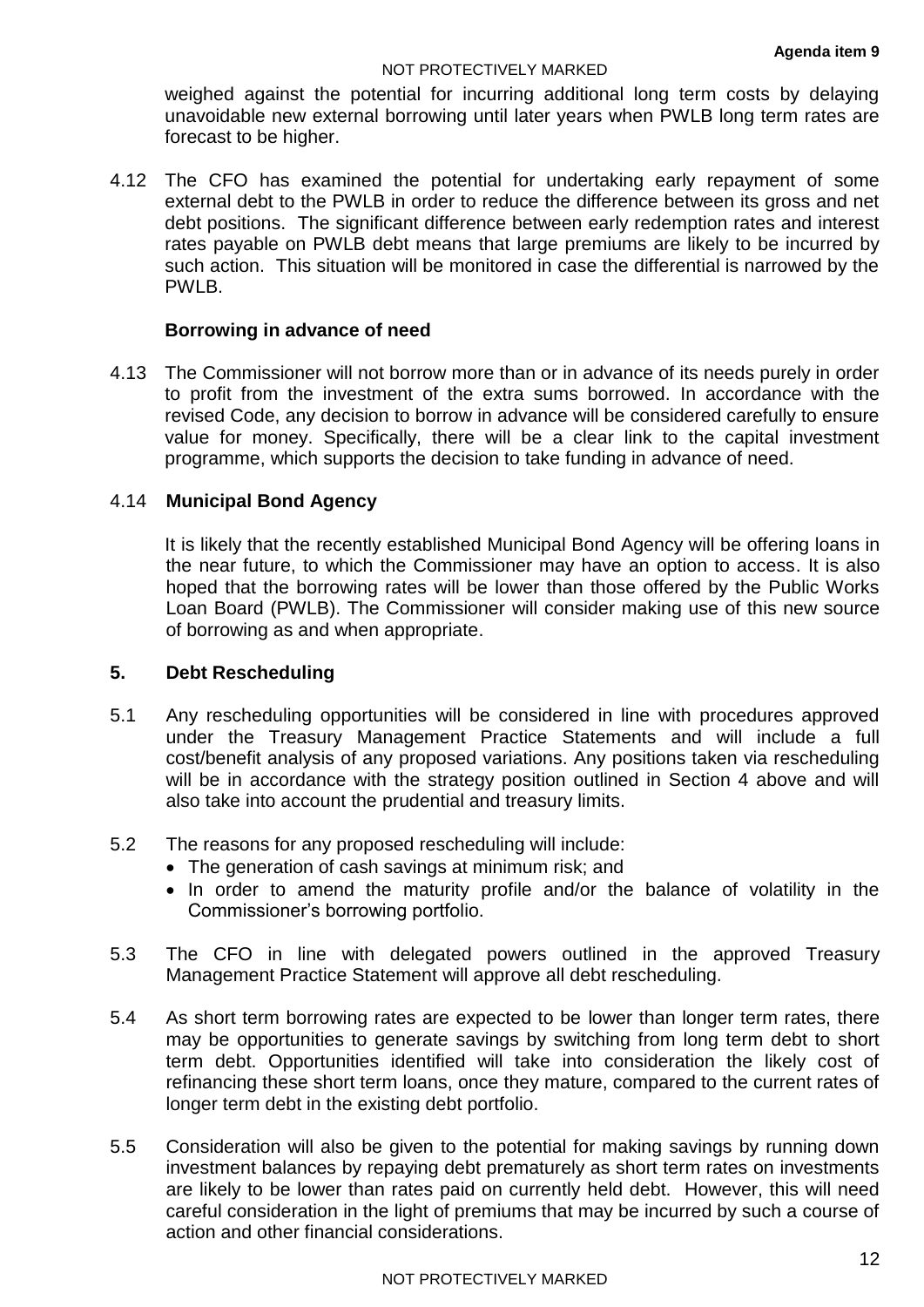5.6 All rescheduling will be reported to Commissioner in the mid-year and annual reports.

## **6. Investment Strategy 2017/18 to 2020/21**

## **Introduction**

- 6.1 The Commissioner has regard to the CLG's Guidance on Local Government Investments and CIPFA's Code of Practice. The Commissioner must produce a strategy on an annual basis which covers the subsequent four year period.
- 6.2 This annual strategy maintains a policy covering both the categories of investment types it will invest in, criteria for choosing investment counterparties with adequate security, and monitoring their security. This is set out in the specified and nonspecified investment sections below and in Appendix 5. The policy also ensures that it has sufficient liquidity in its investments. For this purpose it will set out procedures for determining the maximum periods for which funds may prudently be committed. These are detailed in Appendix 6.
- 6.3 The Commissioner will maintain a counterparty list in compliance with the following criteria and will revise the criteria and submit them for approval as necessary. These criteria are separate to that which determines which types of investment instrument are either specified or non-specified as it provides an overall pool of counterparties considered high quality which the Commissioner may use, rather than defining what types of investment instruments are to be used.
- 6.4 Specified investments are denominated in Sterling, are for periods of 364 days or less and do not involve the acquisition of share or loan capital in any body corporate. Such an investment will be with either:
	- The UK Government or a local authority, parish or community council, or
	- A body or investment scheme which has been awarded a high credit rating by a credit rating agency.
- 6.5 Non-specified investments are deemed more risky and guidance on local government investments requires more detailed procedures. Such procedures are required in order to regulate prudent use and establish maximum amounts which may be invested in each category.
- 6.6 Both specified and non-specified investment types currently utilised by the Commissioner are detailed in Appendix 5, along with approved limits. In addition to these numerous other investment options are available for use and these may be considered suitable for use in the future. Should this be the case then the options will be evaluated in line with the procedures contained within the approved Treasury Management Practice Statement.

#### **Investment Objectives**

- 6.7 All investments will be in Sterling.
- 6.8 The Commissioner's primary investment objective is the security of the capital investment. The Commissioner will also manage the investments to meet cash flow demands and to achieve a reasonable return commensurate with the proper levels of security and liquidity. The risk appetite of the Commissioner is low in order to give priority to security of its investments.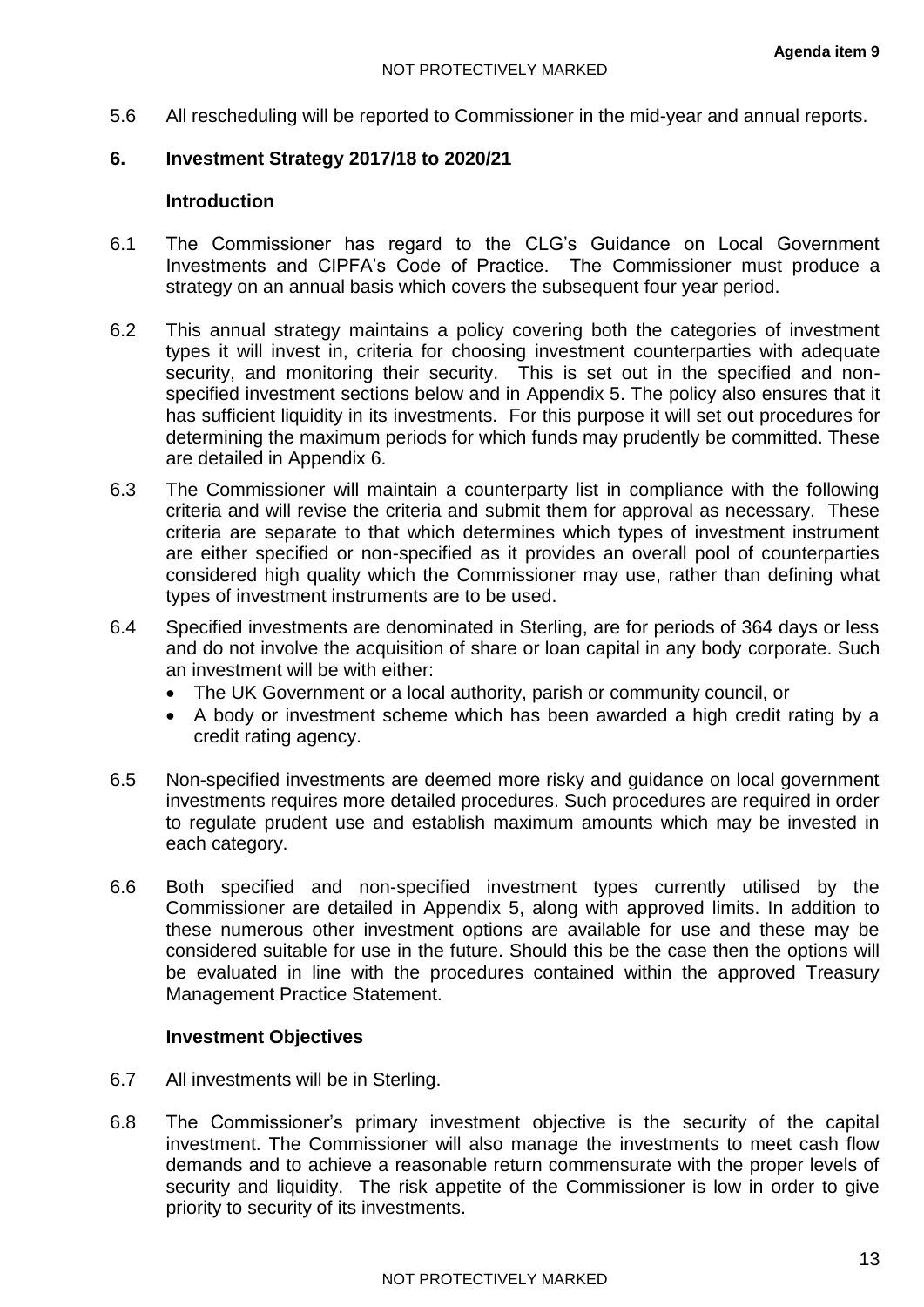6.9 The borrowing of monies purely to invest is unlawful and the Commissioner will not engage in such activity.

## **Changes to the Credit Rating Methodology**

- 6.10 The main rating agencies (Fitch, Moody's and Standard & Poor's) have, through much of the financial crisis, provided some institutions with a ratings "uplift" due to implied levels of sovereign support. Commencing in 2015, in response to the evolving regulatory regime, all three agencies have begun removing these "uplifts" with the timing of the process determined by regulatory progress at the national level. The process has been part of a wider reassessment of methodologies by each of the rating agencies. In addition to the removal of implied support, new methodologies are now taking into account additional factors, such as regulatory capital levels. In some cases, these factors have "netted" each other off, to leave underlying ratings either unchanged or little changed. A consequence of these new methodologies is that they have also lowered the importance of the (Fitch) Support and Viability ratings and have seen the (Moody's) Financial Strength rating withdrawn by the agency.
- 6.11 In keeping with the agencies' new methodologies, the rating element of our own credit assessment process now focuses solely on the Short and Long Term ratings of an institution. While this is the same process that has always been used for Standard & Poor's, this has been a change in the use of Fitch and Moody's ratings. It is important to stress that the other key elements to our process, namely the assessment of Rating Watch and Outlook information as well as the Credit Default Swap (CDS) overlay have not been changed.
- 6.12 The evolving regulatory environment, in tandem with the rating agencies' new methodologies also means that sovereign ratings are now of lesser importance in the assessment process. While the Police and Crime Commissioner understands the changes that have taken place, we will continue to use UK banks irrespective of the UK sovereign rating and will continue to specify a minimum sovereign rating of AA+ for non-UK banks. This is in relation to the fact that the underlying domestic and where appropriate, international, economic and wider political and social background, will still have an influence on the ratings of a financial institution.
- 6.13 It is important to stress that these rating agency changes do not reflect any changes in the underlying status or credit quality of the institution. They are merely reflective of a reassessment of rating agency methodologies in light of enacted and future expected changes to the regulatory environment in which financial institutions operate. While some banks have received lower credit ratings as a result of these changes, this does not mean that they are suddenly less credit worthy than they were formerly. Rather, in the majority of cases, this mainly reflects the fact that implied sovereign government support has effectively been withdrawn from banks. They are now expected to have sufficiently strong balance sheets to be able to withstand foreseeable adverse financial circumstances without government support. In fact, in many cases, the balance sheets of banks are now much more robust than they were before the 2008 financial crisis when they had higher ratings than now. However, this is not universally applicable. leaving some entities with modestly lower ratings than they had through much of the "support" phase of the financial crisis.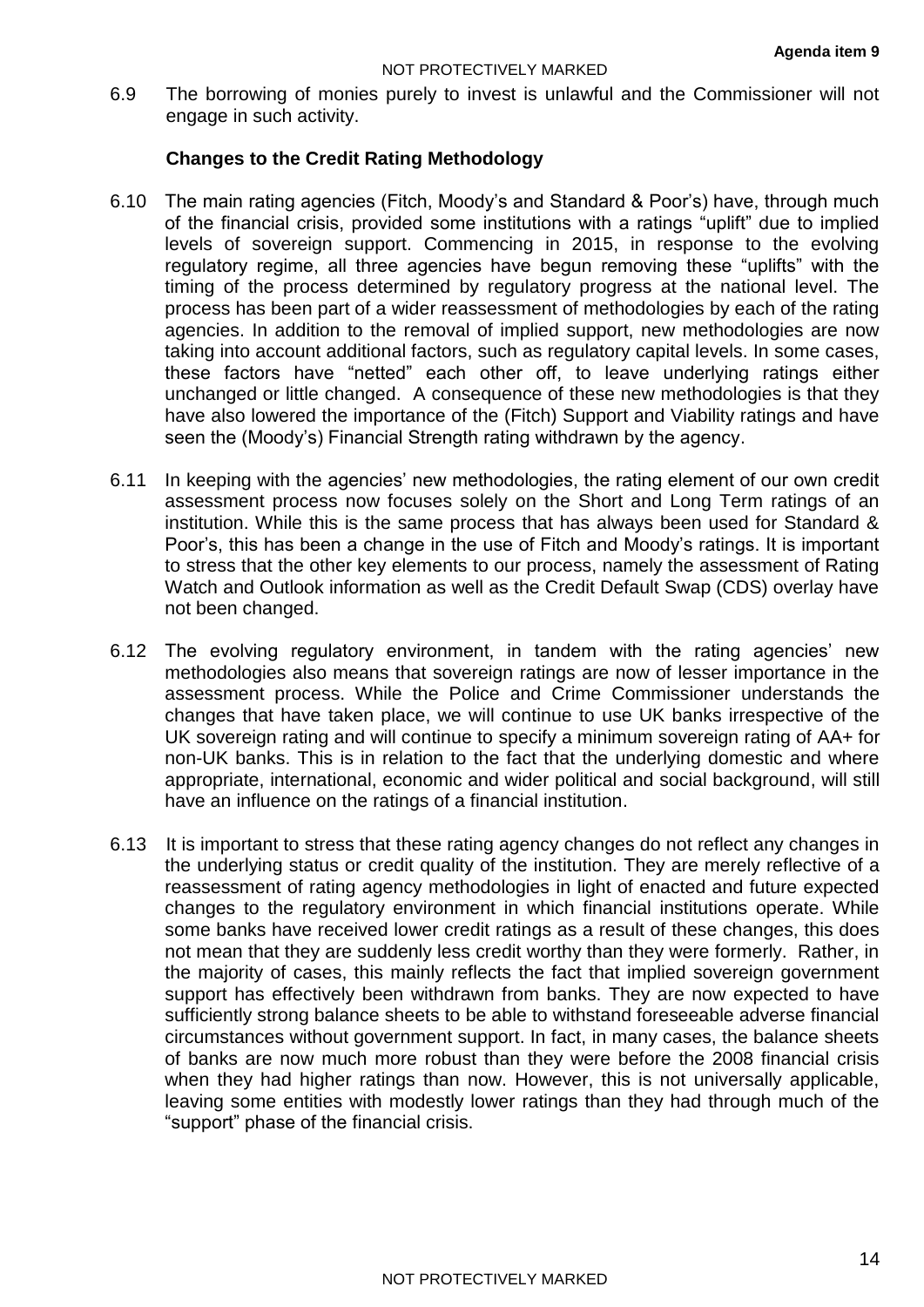## **Creditworthiness Policy**

- 6.14 The creditworthiness service provided by Capita Asset Services is used to assess the creditworthiness of counterparties. The service provided by Capita Asset Services uses a sophisticated modelling approach with credit ratings from all three rating agencies - Fitch, Moody's and Standard and Poor's, forming the core element. However, it does not rely solely on the current credit ratings of counterparties but also uses the following information as overlays which are combined in a weighted scoring system:
	- Credit watches and credit outlooks from credit rating agencies;
	- Credit Default Swap spreads, financial agreements that compensate the buyer in the event of a default, which give an early warning of likely changes in credit ratings; and
	- Sovereign ratings to select counterparties from only the most creditworthy countries.
- 6.15 The end product of this modelling system is a series of colour code bands which indicate the relative creditworthiness of counterparties. These colour codes are also used by the Commissioner to determine the duration for investments and are therefore referred to as durational bands. The Commissioner is satisfied that this service gives the required level of security for its investments. It is also a service which the Commissioner would not be able to replicate using in-house resources.
- 6.16 Sole reliance will not be placed on the use of this external service. In addition the Commissioner will also use market data and information, information on government support for banks and the credit ratings of the government support.
- 6.17 The Commissioner has also determined the minimum long-term, short-term and other credit ratings it deems to be "high" for each category of investment. These "high" ratings allow investments of 364 days or less to be classified as **specified investments**. The Commissioner's approved limits for this "high" credit rating for deposit takers are as follows:

| <b>High Rated</b>                                | <b>Fitch</b> | Moody's | <b>Standard &amp;</b><br>Poor's |
|--------------------------------------------------|--------------|---------|---------------------------------|
| Short term<br>(ability to repay short term debt) | F1           | P1      | A <sub>1</sub>                  |
| Long term<br>(ability to repay long term debt)   | AA-          | Aa3     | AA-                             |

6.18 To ensure consistency in monitoring credit ratings throughout 2017/18 the Commissioner will not use the approach suggested by CIPFA of using the lowest rating from all three rating agencies to determine creditworthy counterparties, as the credit rating agency issuing the lowest rating could change throughout the year as agencies review the ratings that they have applied to countries, financial institutions and financial products. The ratings of all three agencies will be considered, with Fitch being used as a basis for inclusion on the lending list. In addition to this the CAPITA Asset Services creditworthiness service will be used to determine the duration that deposits can be placed for. This service uses the ratings from all three agencies, but by using a scoring system, does not give undue consideration to just one agency's ratings.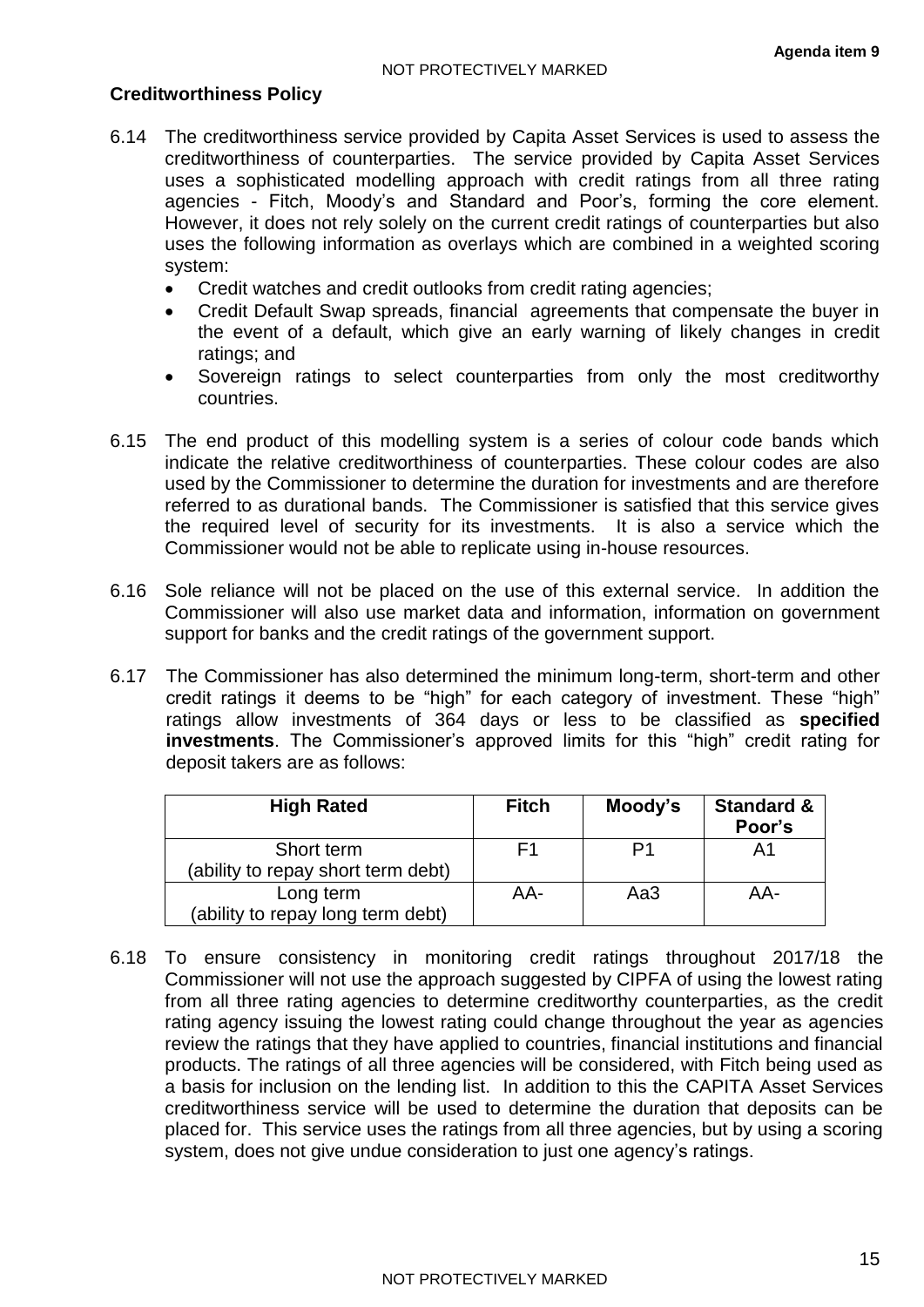#### NOT PROTECTIVELY MARKED

- 6.19 The selection of counterparties with a high level of creditworthiness will be achieved by selection of institutions down to a minimum durational band within Capita Asset Services weekly credit list of worldwide potential counterparties. The maximum maturity periods and amounts to be placed in different types of investment instruments are detailed in Appendix 6.
- 6.20 UK Government nationalised/part nationalised banks will have a maximum limit of 25% or £20m of total investment, all other counterparties will not exceed a maximum limit equal to 20% of total investments or £20m. Unless there are major changes in the level of investment balances throughout the year this limit will be reviewed prior to the commencement of each financial year.
- 6.21 Where more than one counterparty from a group is included on the counterparty list the group in total will be controlled by the above limits with the maximum limit being that of the parent company. Within the group each counterparty/subsidiary will have individual limits based on their creditworthiness although the total placed with the subsidiaries will not exceed the limit of the parent company. Subsidiaries that do not satisfy the minimum credit criteria will not be included.
- 6.22 A number of counterparties are also approved by the CFO for direct dealing. These counterparties are included on the approved list and dealing will be within agreed limits. Direct dealing with individual counterparties must be approved by the CFO prior to investments being placed.

## **Nationalised/Part Nationalised Banks**

- 6.23 A number of banks in the UK do not conform to the credit criteria usually used to identify banks that are of high credit worthiness. In particular, as they are no longer separate institutions in their own right it is impossible for an individual rating to be assigned to them. Due to Government ownership these institutions now have the highest short-term rating possible as they effectively take on the creditworthiness of the Government and deposits placed with them are effectively with the Government. Taking this into consideration they have the highest rating possible. As a result of this when deposits are being considered with these counterparties the limits will be in accordance with the Capita Asset Services creditworthiness list.
- 6.24 Where the bank has not been fully nationalised but receives substantial support from the UK Government (greater than 40% ownership) the individual rating of the bank will not be taken into consideration and the relevant banks will be included on the Commissioner's lending list as prescribed by the Capita Asset Services creditworthiness list as detailed in 6.14.

#### **Foreign Banks**

6.25 We will continue to use UK banks irrespective of the UK sovereign rating, however non-UK banks domiciled in countries with a minimum sovereign rating of AA+ will be considered for inclusion on the approved list, they must also meet the high rated lending criteria and have operations based in London. Limits will be prescribed by the Capita Asset Services creditworthiness list and limited to 364 days or less. Each country will be limited to the maximum investment limit of £20m or 20% of the Commissioner's total investments. A list of those countries with a minimum sovereign rating of AA+ are shown in Appendix 7.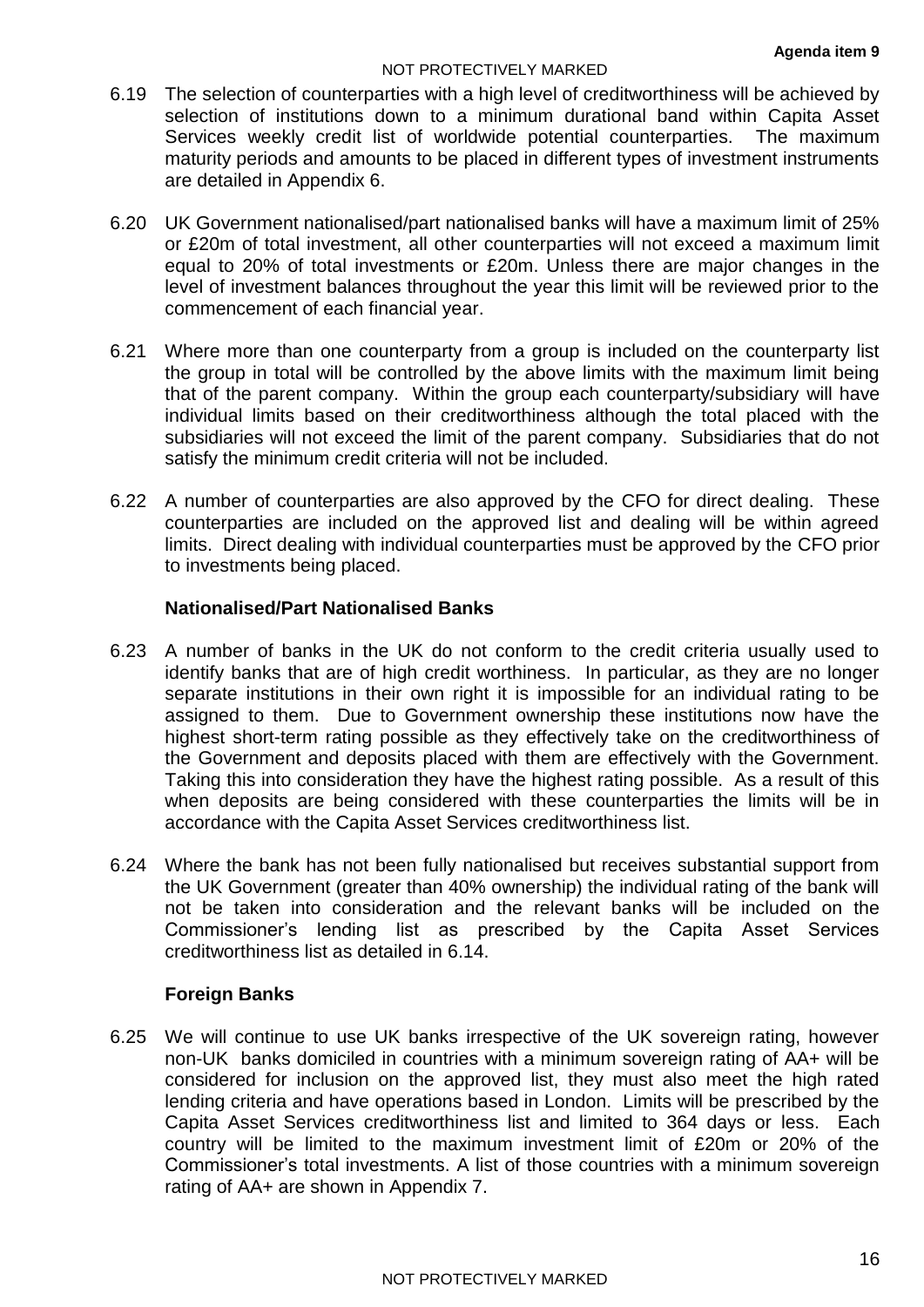## **Local Authorities**

6.26 The Commissioner invests with other Local Authorities on an ad hoc basis; each investment is considered on an individual basis and agreed by the CFO, prior to funds being placed. Limits are detailed at Appendix 6.

#### **Non-specified Investments**

6.27 In addition to the above specified investments, the Commissioner has also fully considered the increased risk of **non-specified investments** and has set appropriate limits for non-high rated deposit takers. These are as follows:

| Non High Rated | <b>Fitch</b> | Moody's | <b>Standard &amp;</b><br>Poor's |
|----------------|--------------|---------|---------------------------------|
| Short term     |              | D1      |                                 |
| Long term      |              | AЗ      | н-                              |

Limits for non-high rated counterparties and non-rated building societies are detailed at Appendix 6.

- 6.28 The credit ratings will be monitored as follows:
	- All credit ratings are reviewed weekly. The Commissioner has access to Fitch, Moody's and Standard and Poor's credit ratings and is alerted to changes through its use of the Capita Asset Services creditworthiness service. On-going monitoring of ratings also takes place in response to ad-hoc e-mail alerts from Capita Asset Services.
	- If a counterparty's or deposit scheme's rating is downgraded with the result that it no longer meets the Commissioner's minimum criteria, the further use of that counterparty/deposit scheme as a new deposit will be withdrawn immediately.
	- If a counterparty is upgraded so that it fulfils the Commissioner's criteria, its inclusion will be considered for approval by the CFO.
- 6.29 Sole reliance will not be placed on the use of this external service. In addition the Commissioner will also use market data and information on government support for banks and the credit ratings of government support.

#### **Investment Balances / Liquidity of investments**

- 6.30 The Commissioner deposits funds beyond 364 days to a maximum of three years. This will continue where the counterparty is deemed to be a low credit risk to ensure a good rate of return is maintained in the current market conditions. Deposits beyond 364 days will only be considered when there is minimal risk involved. With deposits of this nature there is an increased risk in terms of liquidity and interest rate fluctuations. To mitigate these risks a limit of £15m (20% of total investments) has been set and a prudential indicator has been calculated (See Appendix 4). Such sums will only be placed with counterparties who have the highest available credit rating or other local authorities.
- 6.31 Deposits for periods longer than 364 days are classed as **non-specified investments**  and this will increase the total limit of overall deposits in this classification to 75%.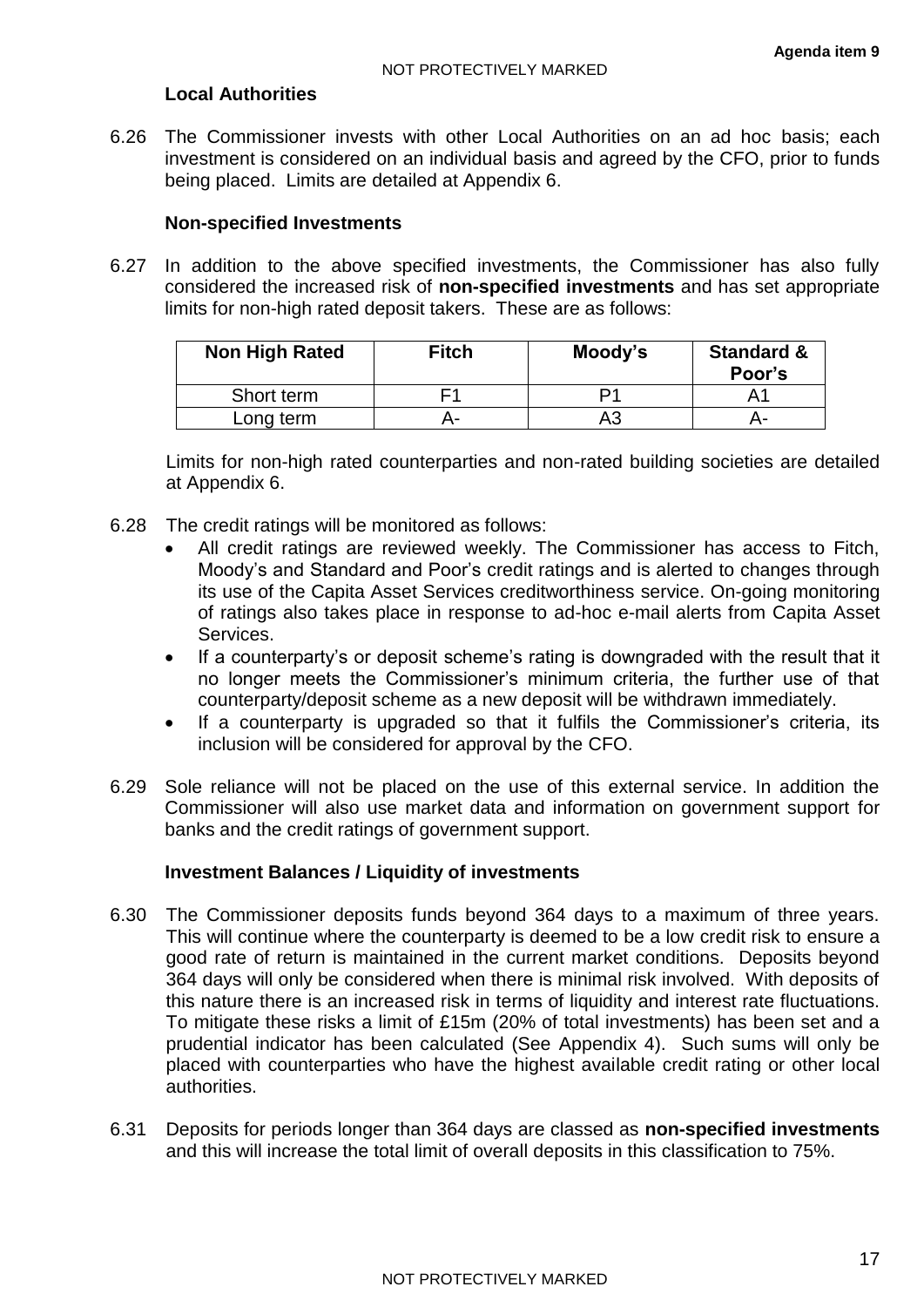#### **Investments defined as capital expenditure**

- 6.32 The acquisition of share capital or loan capital in any body corporate is defined as capital expenditure under Section 16(2) of the Local Government Act 2003. Such investments will have to be funded out of capital or revenue resources and will be classified as **'non-specified investments'**.
- 6.33 A loan or grant by the Commissioner to another body for capital expenditure by that body is also deemed by regulation to be capital expenditure by the Commissioner. It is therefore important for the Commissioner to clearly identify if the loan was made for policy reasons (e.g. to a registered social landlord for the construction/improvement of dwellings) or if it is an investment for treasury management purposes. The latter will be governed by the framework set by the Commissioner for 'specified' and 'nonspecified' investments.

#### **Internal Investment Strategy**

- 6.34 The CFO will monitor the interest rate market and react appropriately to any changing circumstances.
- 6.35 The Commissioner takes the view that base rate will remain at 0.25% until quarter 2 2019 and not to rise above 0.75% by quarter 1 2020. Bank Rate forecasts for financial year ends (March) are:
	- 2016/17 0.25%
	- 2017/18 0.25%
	- $\bullet$  2018/19 0.25%
	- $\bullet$  2019/20 0.75%
- 6.36 The overall balance of risks to these forecasts is currently probably slightly skewed to the downside in view of the uncertainty over the final terms of Brexit. If growth expectations disappoint and inflationary pressures are minimal, the start of increases in Bank Rate could be pushed back. On the other hand, should the pace of growth quicken and / or forecasts for increases in inflation rise, there could be an upside risk i.e. Bank Rate increases occur earlier and / or at a quicker pace.
- 6.37 The Commissioner will avoid locking into longer term deals while investment rates are down at historically low levels. Long term deposits, beyond 364 days, will only be used where minimal risk is involved and the counterparties are considered to be supported by the UK Government.

#### **Investment Risk Benchmark**

6.38 The commissioner will use an investment benchmark to assess the investment performance of its investment portfolio against the 7 day LIBID.

## **End of year investment report**

6.39 By the end of September each year the PCC will receive a report from Joint Audit Committee on its investment activity as part of its annual treasury report.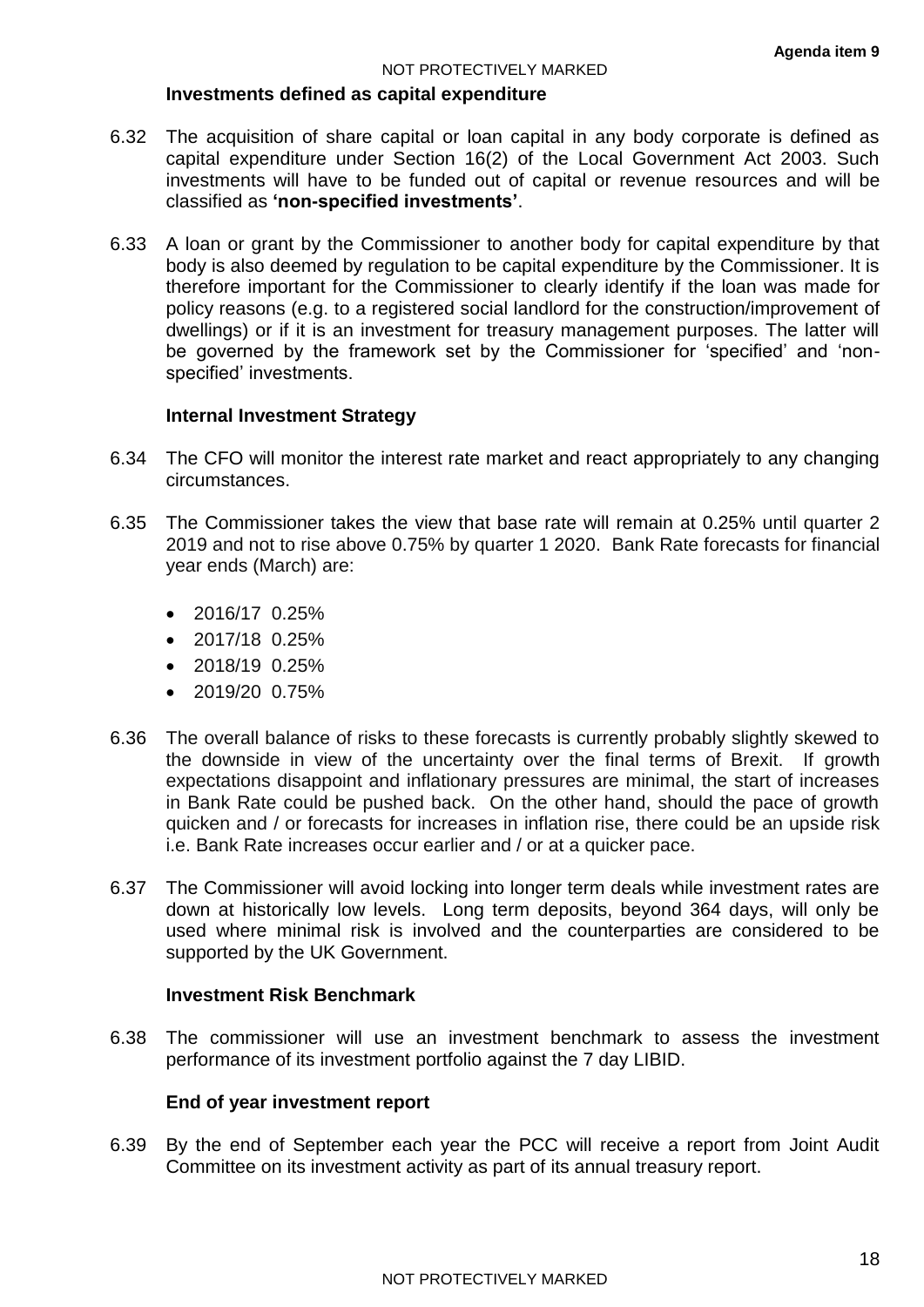#### **Policy on use of external service providers**

- 6.40 The Commissioner uses Capita Asset Services, Treasury Solutions as its external treasury management advisers.
- 6.41 The Commissioner recognises that responsibility for treasury management decisions remains with the organisation at all times and will ensure that undue reliance is not placed upon our external service providers.
- 6.42 It also recognises that there is value in employing external providers of treasury management services in order to acquire access to specialist skills and resources. The Commissioner will ensure that the terms of their appointment and the methods by which their value will be assessed are properly agreed and documented, and subjected to regular review.

#### **Scheme of Delegation**

6.43 As required by the Guidance Notes for Local Authorities the Treasury Management Scheme of Delegation is detailed below:

#### **Commissioner**

- Set and approve treasury management policy and strategy prior to the start of each financial year;
- Approve prudential and treasury indicators and any subsequent amendments if required;
- Agree and approve annual treasury management budgets;
- Approve any proposed variations in treasury strategy or policy;
- Agree annual report;
- Monitor Prudential and Treasury Indicators; and
- Receive and review monitoring reports including the annual report and act on recommendations.

#### **Audit Committee**

- Scrutinise the treasury management strategy, policies and practices and make recommendations to the Commissioner;
- Receive and review monitoring reports including the annual report; and
- Scrutinise and approve the mid-year monitoring report.

## **Role of the Section 151 Officer (Chief Finance Officer)**

As required by the Guidance Notes for Local Authorities the role of the Section 151 Officer in relation to treasury management is detailed below.

- Recommending the Code of Practice to be applied, treasury management policy/practices for approval, reviewing the same regularly, and monitoring compliance;
- Submitting regular treasury management policy reports;
- Submitting budgets and budget variations:
- Receiving and reviewing management information reports;
- Reviewing the performance of the treasury management function;
- Ensuring the adequacy of treasury management resources and skills, and the effective division of responsibilities within the treasury management function;
- Ensuring the adequacy of internal audit, and liaising with external audit; and
- Recommending the appointment of external service providers.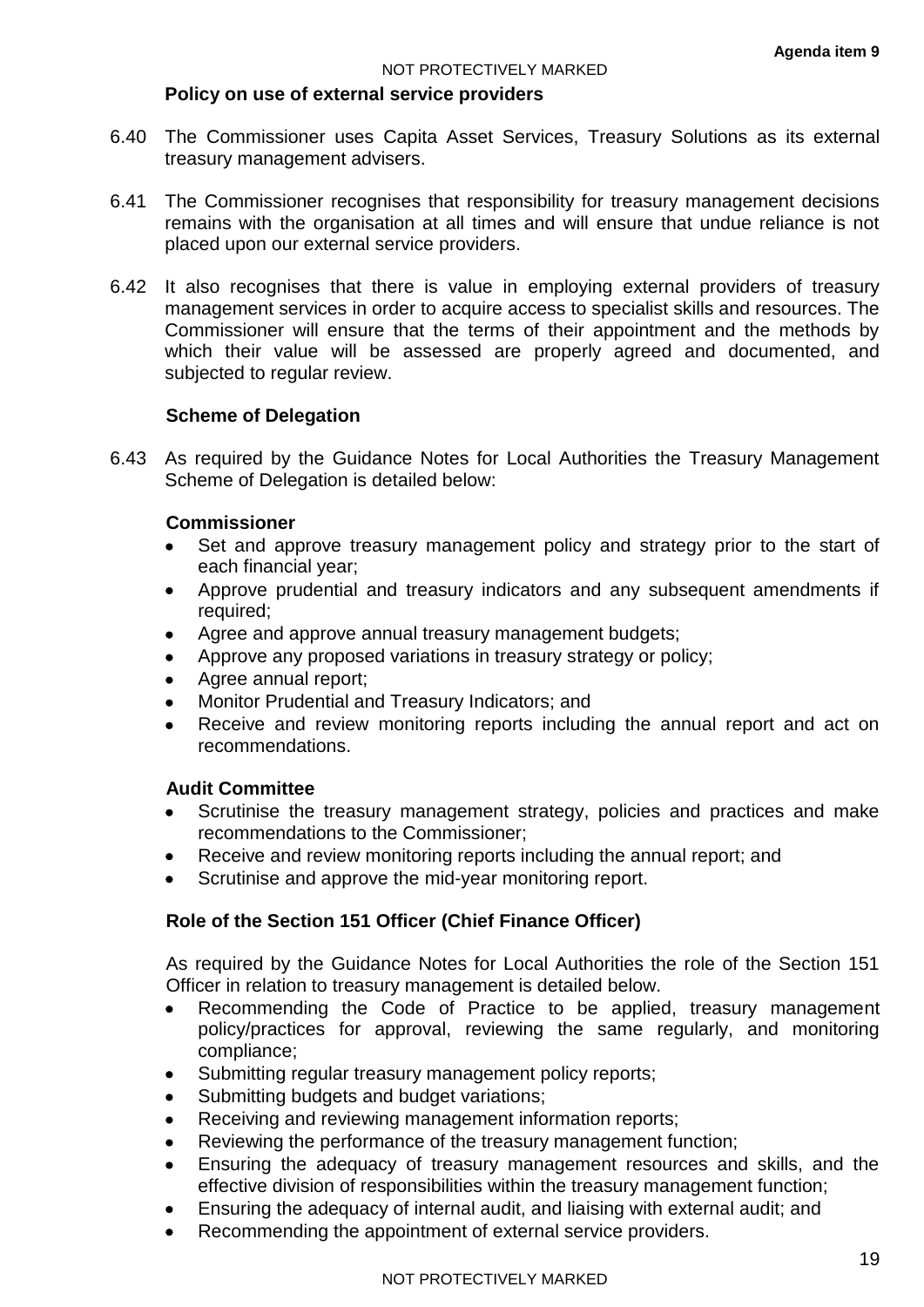## 7. **Other Issues**

## **Heritable Bank Deposits**

- 7.1 When Heritable Bank entered administration in October 2008 the former Police Authority had £5.238m invested which was due to mature with interest by the end of 2008/09; the total value including accrued interest was £5.300m.
- 7.2 To date dividends totalling £5.194m have been received representing 98p in the £.
- 7.3 The balance of the investment outstanding is therefore £0.106m.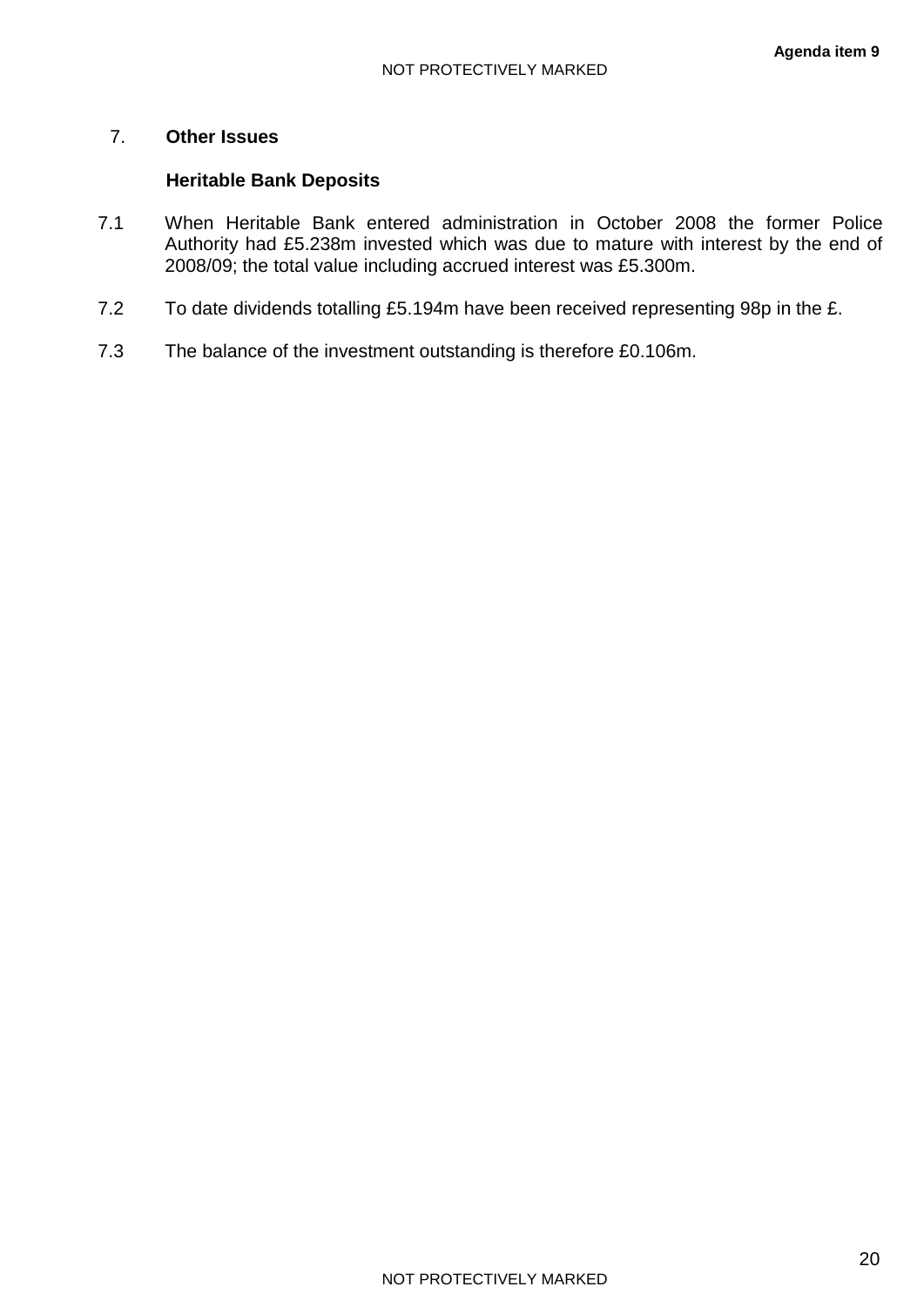**Appendix 3**

## **Interest Rate Forecasts 2017 to 2020**

**PWLB rates and forecast shown below have taken into account the 20 basis point certainty rate reduction effective as of the 1st November 2012.**

| <b>Capita Asset Services Interest Rate View</b> |        |               |               |               |               |               |               |               |        |               |               |        |          |          |
|-------------------------------------------------|--------|---------------|---------------|---------------|---------------|---------------|---------------|---------------|--------|---------------|---------------|--------|----------|----------|
|                                                 | Mar-17 | <b>Jun-17</b> | <b>Sep-17</b> | <b>Dec-17</b> | <b>Mar-18</b> | <b>Jun-18</b> | <b>Sep-18</b> | <b>Dec-18</b> | Mar-19 | <b>Jun-19</b> | <b>Sep-19</b> | Dec-19 | $Mar-20$ | $Jun-20$ |
| <b>Bank Rate View</b>                           | 0.25%  | 0.25%         | 0.25%         | 0.25%         | 0.25%         | 0.25%         | 0.25%         | 0.25%         | 0.25%  | 0.50%         | 0.50%         | 0.75%  | 0.75%    |          |
| <b>3 Month LIBID</b>                            | 0.30%  | 0.30%         | 0.30%         | 0.30%         | 0.30%         | 0.30%         | 0.30%         | 0.40%         | 0.50%  | 0.60%         | 0.70%         | 0.80%  | 0.90%    | 0.90%    |
| <b>6 Month LIBID</b>                            | 0.40%  | 0.40%         | 0.40%         | 0.40%         | 0.40%         | 0.40%         | 0.40%         | 0.50%         | 0.60%  | 0.70%         | 0.80%         | 0.90%  | 1.00%    | 1.00%    |
| <b>12 Month LIBID</b>                           | 0.70%  | 0.70%         | 0.70%         | 0.70%         | 0.70%         | 0.80%         | 0.80%         | 0.90%         | 1.00%  | 1.10%         | 1.20%         | 1.30%  | 1.40%    | 1.40%    |
| <b>5yr PWLB Rate</b>                            | 1.60%  | 1.60%         | 1.60%         | 1.60%         | 1.70%         | 1.70%         | 1.70%         | 1.80%         | 1.80%  | 1.90%         | 1.90%         | 2.00%  | 2.00%    |          |
| 10yr PWLB Rate                                  | 2.30%  | 2.30%         | 2.30%         | 2.30%         | 2.30%         | 2.40%         | 2.40%         | 2.40%         | 2.50%  | 2.50%         | 2.60%         | 2.60%  | 2.70%    | ٠        |
| 25yr PWLB Rate                                  | 2.90%  | 2.90%         | 2.90%         | 3.00%         | 3.00%         | 3.00%         | 3.10%         | 3.10%         | 3.20%  | 3.20%         | 3.30%         | 3.30%  | 3.40%    |          |
| <b>50yr PWLB Rate</b>                           | 2.70%  | 2.70%         | 2.70%         | 2.80%         | 2.80%         | 2.80%         | 2.90%         | 2.90%         | 3.00%  | 3.00%         | 3.10%         | 3.10%  | 3.20%    |          |
| <b>Bank Rate</b>                                |        |               |               |               |               |               |               |               |        |               |               |        |          |          |
| <b>Capita Asset Services</b>                    | 0.25%  | 0.25%         | 0.25%         | 0.25%         | 0.25%         | 0.25%         | 0.25%         | 0.25%         | 0.25%  | 0.50%         | 0.50%         | 0.75%  | 0.75%    |          |
| <b>Capital Economics</b>                        | 0.25%  | 0.25%         | 0.25%         | 0.25%         | 0.25%         | 0.25%         | 0.25%         | 0.50%         | 0.50%  | 0.75%         | 0.75%         | 1.00%  | 1.00%    | 1.25%    |
| <b>5yr PWLB Rate</b>                            |        |               |               |               |               |               |               |               |        |               |               |        |          |          |
| <b>Capita Asset Services</b>                    | 1.60%  | 1.60%         | 1.60%         | 1.60%         | 1.70%         | 1.70%         | 1.70%         | 1.80%         | 1.80%  | 1.90%         | 1.90%         | 2.00%  | 2.00%    |          |
| <b>Capital Economics</b>                        | 1.40%  | 1.60%         | 1.80%         | 2.00%         | 2.10%         | 2.20%         | 2.30%         | 2.40%         | 2.50%  | 2.70%         | 2.80%         | 2.90%  | 3.00%    | 3.20%    |
| 10yr PWLB Rate                                  |        |               |               |               |               |               |               |               |        |               |               |        |          |          |
| <b>Capita Asset Services</b>                    | 2.30%  | 2.30%         | 2.30%         | 2.30%         | 2.30%         | 2.40%         | 2.40%         | 2.40%         | 2.50%  | 2.50%         | 2.60%         | 2.60%  | 2.70%    |          |
| <b>Capital Economics</b>                        | 2.20%  | 2.30%         | 2.40%         | 2.55%         | 2.60%         | 2.70%         | 2.70%         | 2.80%         | 2.90%  | 3.10%         | 3.20%         | 3.30%  | 3.40%    | 3.60%    |
| 25yr PWLB Rate                                  |        |               |               |               |               |               |               |               |        |               |               |        |          |          |
| <b>Capita Asset Services</b>                    | 2.90%  | 2.90%         | 2.90%         | 3.00%         | 3.00%         | 3.00%         | 3.10%         | 3.10%         | 3.20%  | 3.20%         | 3.30%         | 3.30%  | 3.40%    |          |
| <b>Capital Economics</b>                        | 2.75%  | 2.90%         | 3.05%         | 3.15%         | 3.25%         | 3.25%         | 3.35%         | 3.45%         | 3.55%  | 3.65%         | 3.75%         | 3.95%  | 4.05%    | 4.15%    |
| <b>50yr PWLB Rate</b>                           |        |               |               |               |               |               |               |               |        |               |               |        |          |          |
| <b>Capita Asset Services</b>                    | 2.70%  | 2.70%         | 2.70%         | 2.80%         | 2.80%         | 2.80%         | 2.90%         | 2.90%         | 3.00%  | 3.00%         | 3.10%         | 3.10%  | 3.20%    |          |
| <b>Capital Economics</b>                        | 2.70%  | 2.80%         | 2.90%         | 3.10%         | 3.10%         | 3.20%         | 3.20%         | 3.30%         | 3.40%  | 3.60%         | 3.70%         | 3.80%  | 3.90%    | 4.10%    |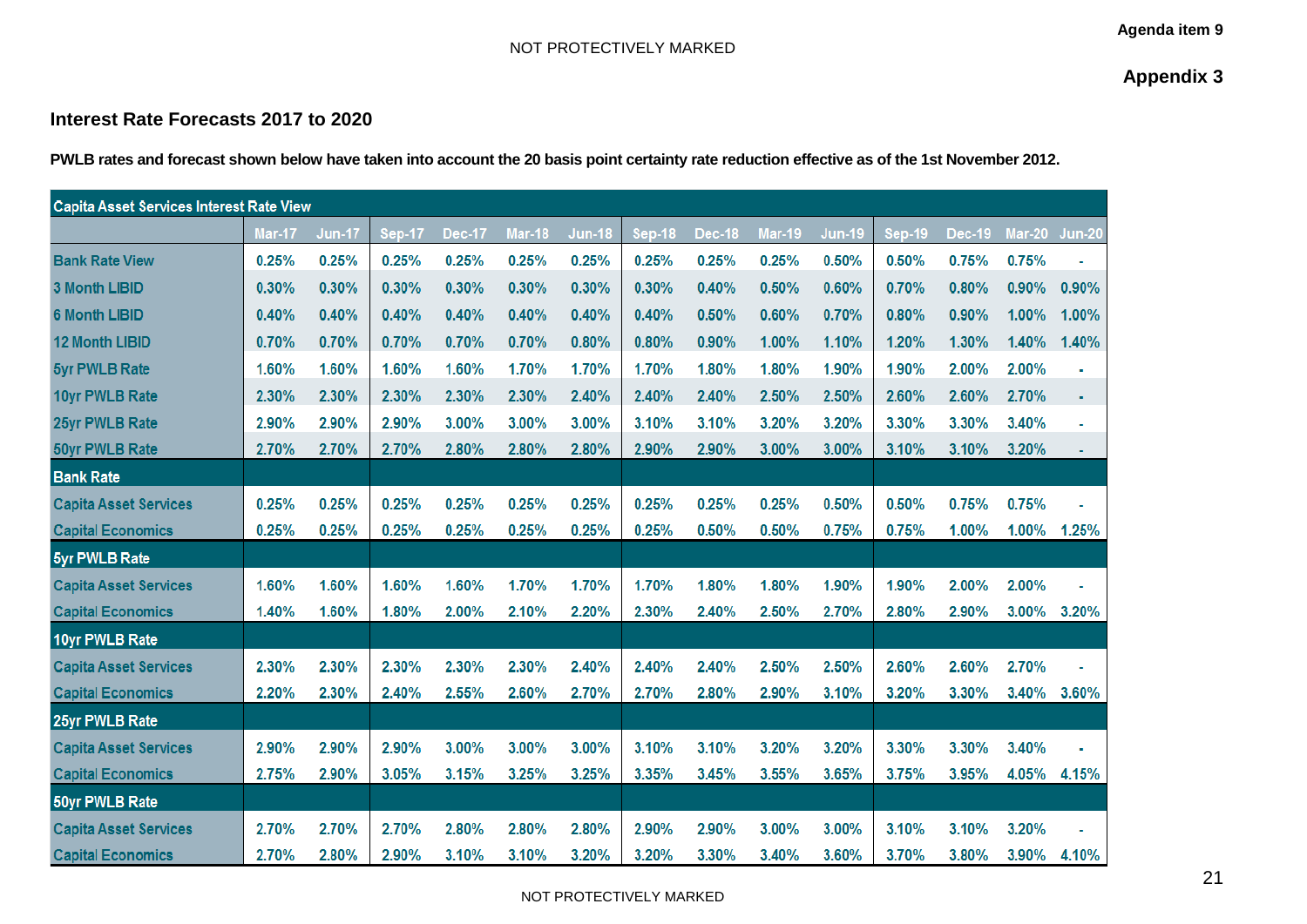## **Prudential Indicators – Treasury Management Appendix 4**

In line with the requirements of the CIPFA Prudential Code for Capital Finance, the various indicators that inform whether capital investment plans are affordable, prudent and sustainable, are set out below.

## **Authorised Limit for External Debt**

There are two limits on external debt: the 'Operational Boundary' and the 'Authorised Limit'. Both are consistent with the current commitments, existing plans and the proposals in the budget report for capital expenditure and financing, and with approved treasury management policy statement and practices.

**Authorised Limit** – this represents a limit beyond which external debt is prohibited. It reflects the level of external debt which, while not desired, could be afforded in the short term, but is not sustainable in the longer term.

**Operational Boundary** – this is the limit beyond which external debt is not normally expected to exceed. In most cases this would be a similar figure to the Capital Financing Requirement (CFR), but may be lower or higher depending on the levels of actual debt.

The key difference between the two limits is that the Authorised Limit cannot be breached without prior approval of the PCC. It therefore includes more headroom to take account of eventualities such as delays in generating capital receipts, forward borrowing to take advantage of attractive interest rates, use of borrowing in place of operational leasing, "invest to save" projects, occasional short term borrowing to cover temporary revenue cash flow shortfalls, as well as an assessment of risks involved in managing cash flows. The Operational Boundary is a more realistic indicator of the likely position.

| <b>Authorised Limit For External Debt</b> |                 |                 |                 |                 |  |  |
|-------------------------------------------|-----------------|-----------------|-----------------|-----------------|--|--|
|                                           | 2017/18<br>£000 | 2018/19<br>£000 | 2019/20<br>£000 | 2020/21<br>£000 |  |  |
| <b>Borrowing</b>                          | 170,000         | 175,000         | 170,000         | 165,000         |  |  |
| Other Long term Liabilities               | $\mathbf 0$     | 0               | $\mathbf 0$     | $\overline{0}$  |  |  |
| <b>Total</b>                              | 170,000         | 175,000         | 170,000         | 165,000         |  |  |

| <b>Operational Boundary For External Debt</b> |                 |                 |                 |                 |  |  |
|-----------------------------------------------|-----------------|-----------------|-----------------|-----------------|--|--|
|                                               | 2017/18<br>£000 | 2018/19<br>£000 | 2019/20<br>£000 | 2020/21<br>£000 |  |  |
| <b>Borrowing</b>                              | 145,000         | 150,000         | 145,000         | 140,000         |  |  |
| Other Long term Liabilities                   | $\overline{0}$  | 0               | 0               | $\mathbf 0$     |  |  |
| <b>Total</b>                                  | 145,000         | 150,000         | 145,000         | 140,000         |  |  |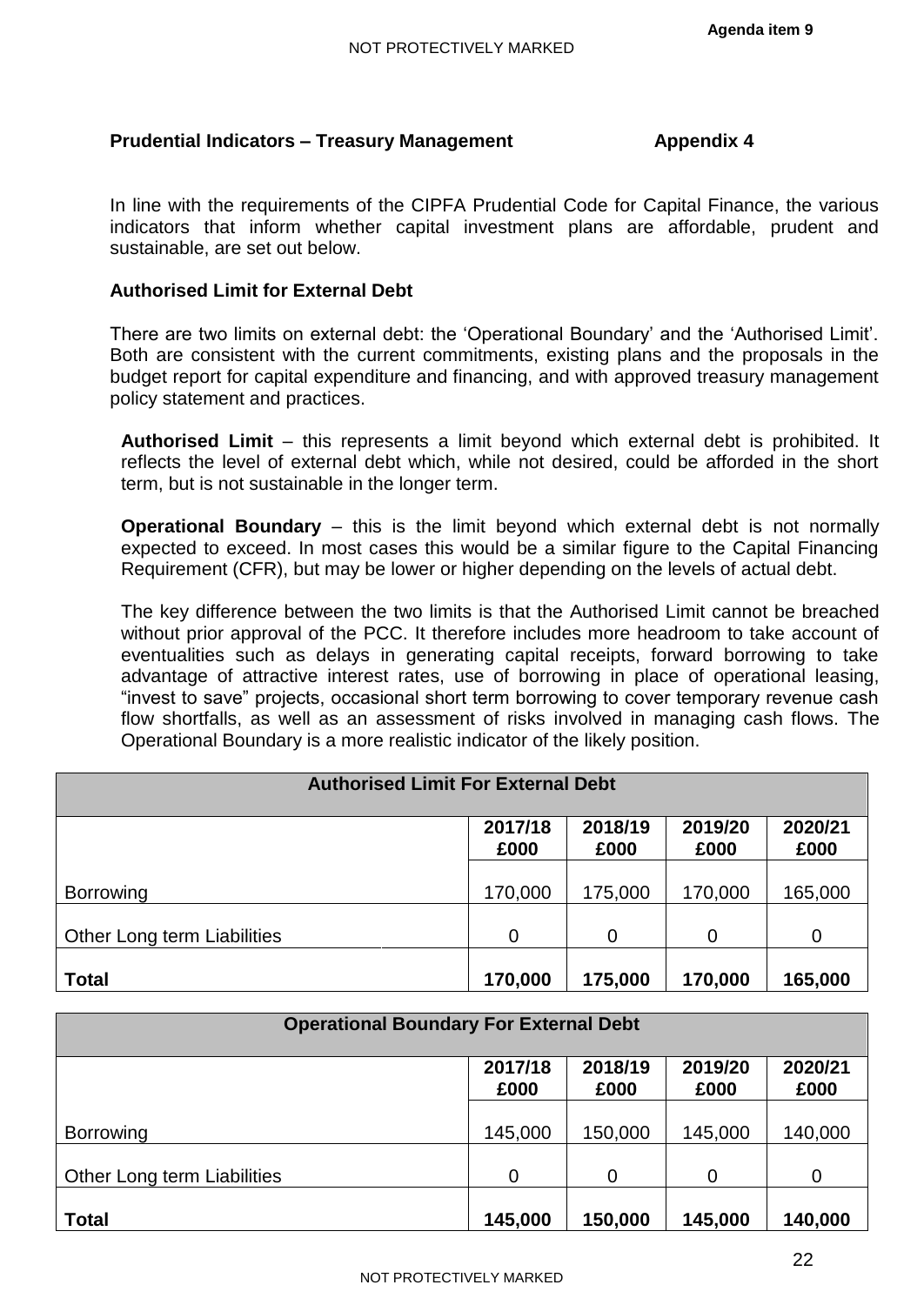## **Treasury Indicators**

The latest forecast for external debt indicates that it will be within both the authorised borrowing limit and the operational boundary set to 2020/21. The maturity structure of debt is within the indicators set.

## **Upper Limit on Fixed and Variable Interest Rates Exposures**

The setting of upper and lower limits on fixed and variable interest rate exposure has the effect of creating ranges within which a Commissioner will limit its exposure to both fixed and variable interest rate movements. It provides a single point of control over the overall interest obligations on a net basis. Indicators are set by considering as many borrowing and investment scenarios as possible, providing a framework that the Commissioner can work within.

**Upper limits on variable interest rate exposure** – this identifies a maximum limit for variable interest rates based upon the debt position net of investments.

**Upper limits on fixed interest rate exposure** – this is similar to the previous indicator and covers a maximum limit on fixed interest rates.

| <b>Upper Limit on Fixed and Variable Interest Rates Exposures</b> |           |           |           |           |  |  |  |
|-------------------------------------------------------------------|-----------|-----------|-----------|-----------|--|--|--|
|                                                                   | 2017/18   | 2018/19   | 2019/20   | 2020/21   |  |  |  |
| Range                                                             | £000      | £000      | £000      | £000      |  |  |  |
| <b>Fixed Rate:</b>                                                |           |           |           |           |  |  |  |
| <b>Upper</b>                                                      | 129,465   | 110,885   | 105,969   | 97,969    |  |  |  |
| Lower                                                             | (13, 561) | (24, 719) | (29, 128) | (28, 628) |  |  |  |
| <b>Variable Rate:</b>                                             |           |           |           |           |  |  |  |
| <b>Upper</b>                                                      | 9,446     | 6,689     | 6,097     | 5,597     |  |  |  |
| Lower                                                             | (20,000)  | (20,000)  | (20,000)  | (20,000)  |  |  |  |

## **Upper and Lower Limits for the Maturity Structure Of Borrowing**

The upper and lower limits for the maturity structure of borrowing are calculated to provide a framework within which the Commissioner can manage the maturity of new and existing borrowing to ensure that debt repayments are affordable in coming years.

**Maturity structure of borrowing** – these gross limits are set to reduce the Commissioner's exposure to large fixed rate sums falling due for refinancing, and are required for upper and lower limits.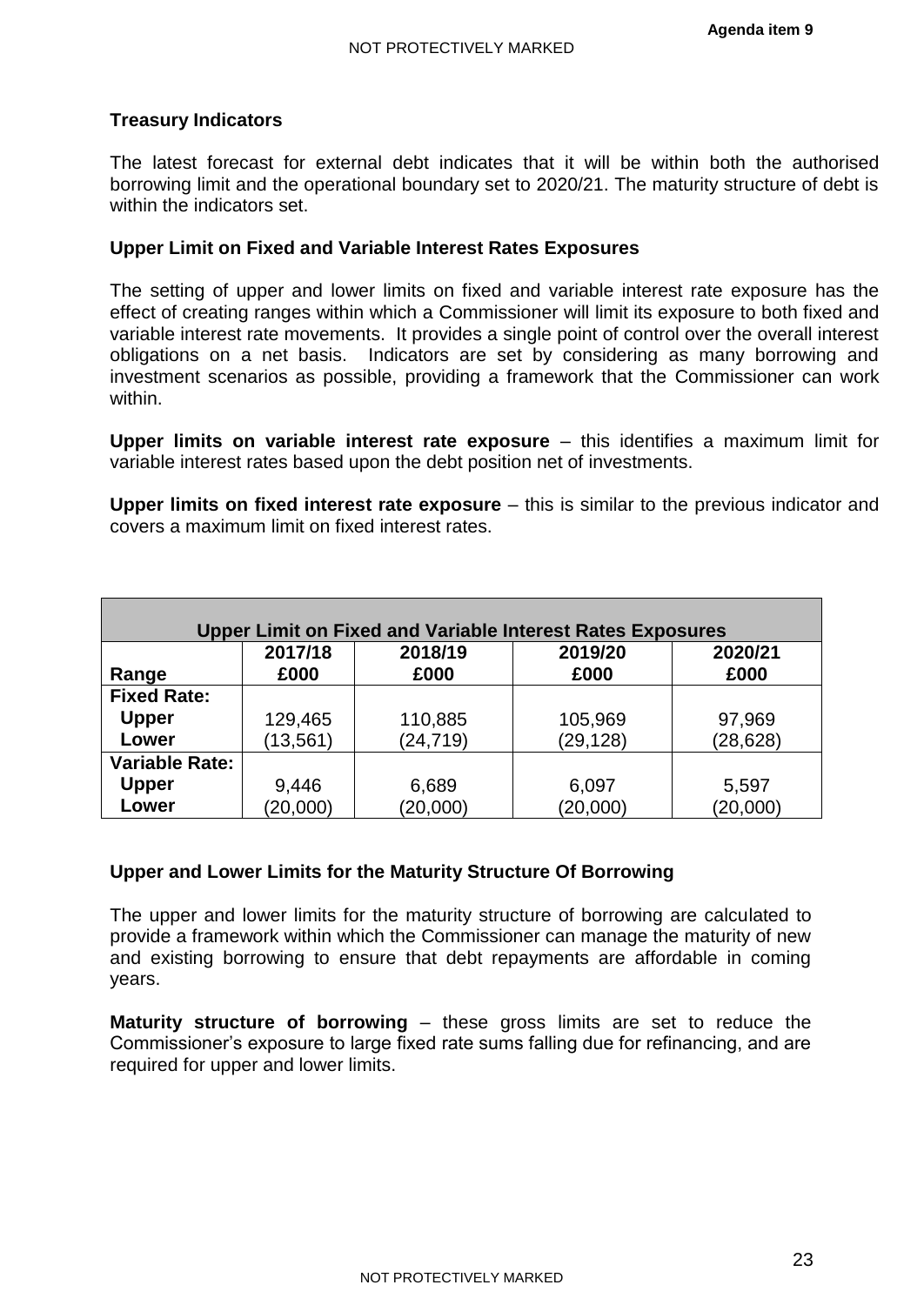## **Treasury Indicators**

## **Upper and Lower Limits for the Maturity Structure of Borrowings**

|                                | <b>Upper</b> | Lower |
|--------------------------------|--------------|-------|
|                                | Limit        | Limit |
| Under 12 months                | 70%          | 0%    |
| 12 months and within 24 months | 60%          | 0%    |
| 24 months and within 5 years   | 60%          | 0%    |
| 5 years and within 10 years    | 65%          | 0%    |
| 10 years and above             | 80%          | $0\%$ |

## **Upper Limit on Amounts Invested Beyond 364 Days**

The purpose of the upper limit on amounts invested beyond 364 days is for the Commissioner to contain the exposure to the possibility of loss that might arise as a result of having to seek early repayment or redemption of principal sums invested.

| <b>Upper Limit on Amounts Invested Beyond 364 Days</b> |                 |                 |                 |                 |  |  |
|--------------------------------------------------------|-----------------|-----------------|-----------------|-----------------|--|--|
|                                                        | 2017/18<br>£000 | 2018/19<br>£000 | 2019/20<br>£000 | 2020/21<br>£000 |  |  |
| Investments                                            | 15,000          | 15,000          | 15,000          | 15,000          |  |  |

## **Gross Debt and Capital Financing Requirement (CFR)**

| <b>Gross Debt and CFR</b>                              | 2017/18<br>£000 | 2018/19<br>£000 | 2019/20<br>£000 | 2020/21<br>£000 |
|--------------------------------------------------------|-----------------|-----------------|-----------------|-----------------|
| Forecast Borrowing as at 31<br>March                   | 101,885         | 104,969         | 100,969         | 97,969          |
| <b>Capital Financing</b><br>Requirement as at 31 March | 102,244         | 106,520         | 103,064         | 100,179         |
| Amount of borrowing (over) /<br>under CFR              | 359             | 1,551           | 2,095           | 2,210           |

Forecast borrowing is within the CFR estimates for 2017/18 to 2020/21.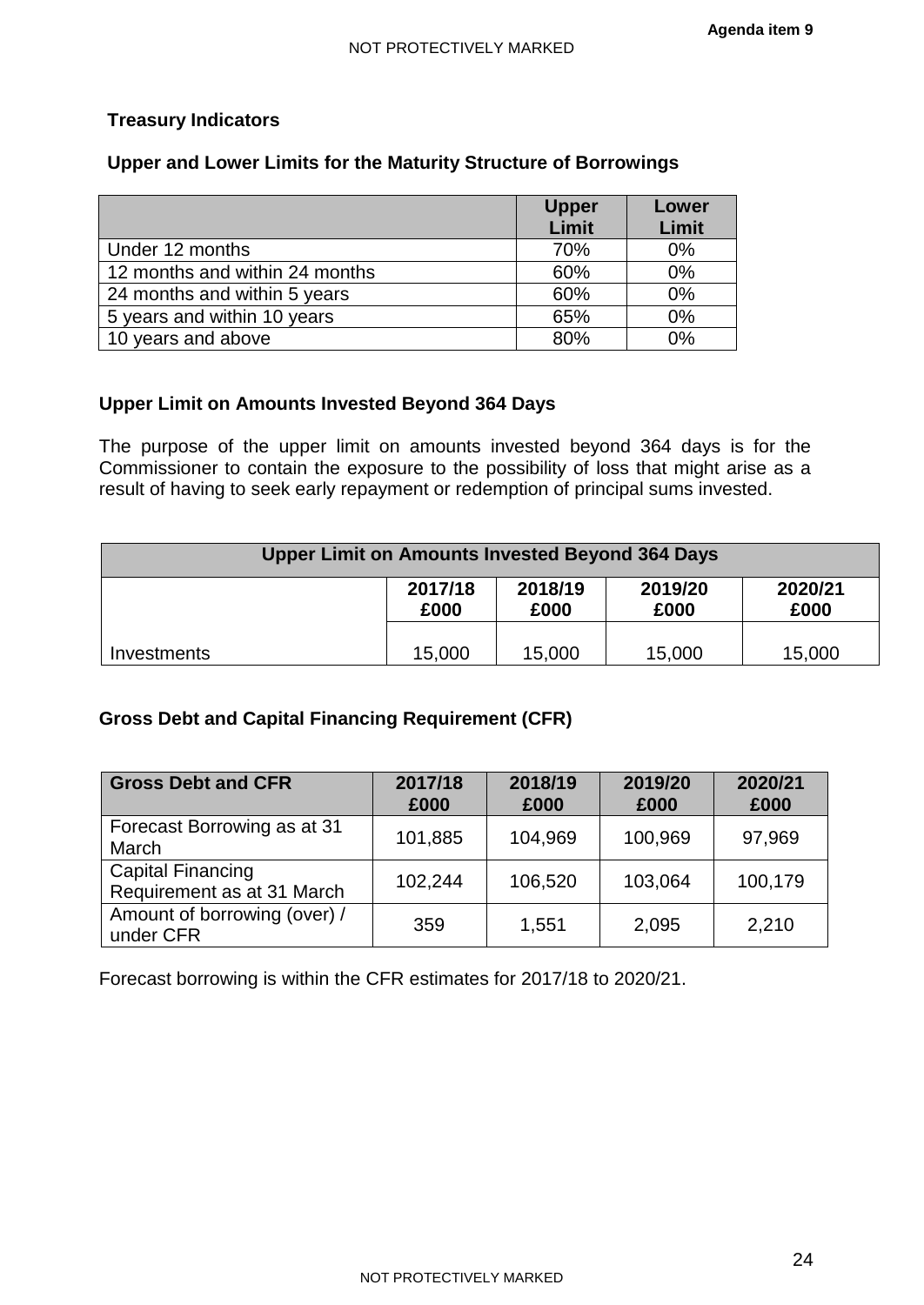# **Appendix 5**

| Specified Investments (All Sterling Denominated) |  |  |  |
|--------------------------------------------------|--|--|--|
|--------------------------------------------------|--|--|--|

| <b>Investment type</b>                                                                                                                                                                      | Share/<br>Loan<br><b>Capital</b> | Repayable/<br><b>Redeemable</b><br>within 12<br>months | <b>Security /</b><br><b>Minimum</b><br><b>Credit Rating</b>                                                         | <b>Capital</b><br><b>Expenditure</b> | <b>Circumstance</b><br>of use | <b>Maximum period</b>                                                                                                                                                                                                                                             |
|---------------------------------------------------------------------------------------------------------------------------------------------------------------------------------------------|----------------------------------|--------------------------------------------------------|---------------------------------------------------------------------------------------------------------------------|--------------------------------------|-------------------------------|-------------------------------------------------------------------------------------------------------------------------------------------------------------------------------------------------------------------------------------------------------------------|
| Term deposits with the UK<br>Government (DMO) or with UK<br>Local authorities (i.e. local<br>authorities as defined under<br>Section 23 of the 2003 Act) with<br>maturities up to 364 days. | <b>No</b>                        | Yes                                                    | High security<br>although LA's<br>not credit<br>rated.<br>See section 6                                             | No                                   | In-house                      | 364 days                                                                                                                                                                                                                                                          |
| Term deposits with credit-<br>rated deposit takers (banks and<br>building societies), including<br>callable deposits with maturities<br>up to 364 days.                                     | <b>No</b>                        | Yes                                                    | Secure<br>Varied<br>minimum credit<br>rating<br>See section 6                                                       | <b>No</b>                            | In-house                      | 364 days                                                                                                                                                                                                                                                          |
| <b>Money Market Funds</b><br>(including 7 day notice<br>account) These funds are<br>instant access and therefore do<br>not have a maturity date.                                            | <b>No</b>                        | Yes                                                    | Secure<br>AAA long-term<br>rating backed<br>up with lowest<br>volatility rating<br>$(MR1+)$ with<br>assets $<$ £1bn | <b>No</b>                            | In-house                      | The investment period is<br>subject to liquidity and<br>cash flow requirements.<br>It is assumed that funds<br>are placed overnight<br>and will be returned and<br>reinvested the next<br>working day (although<br>no actual movement of<br>cash may take place). |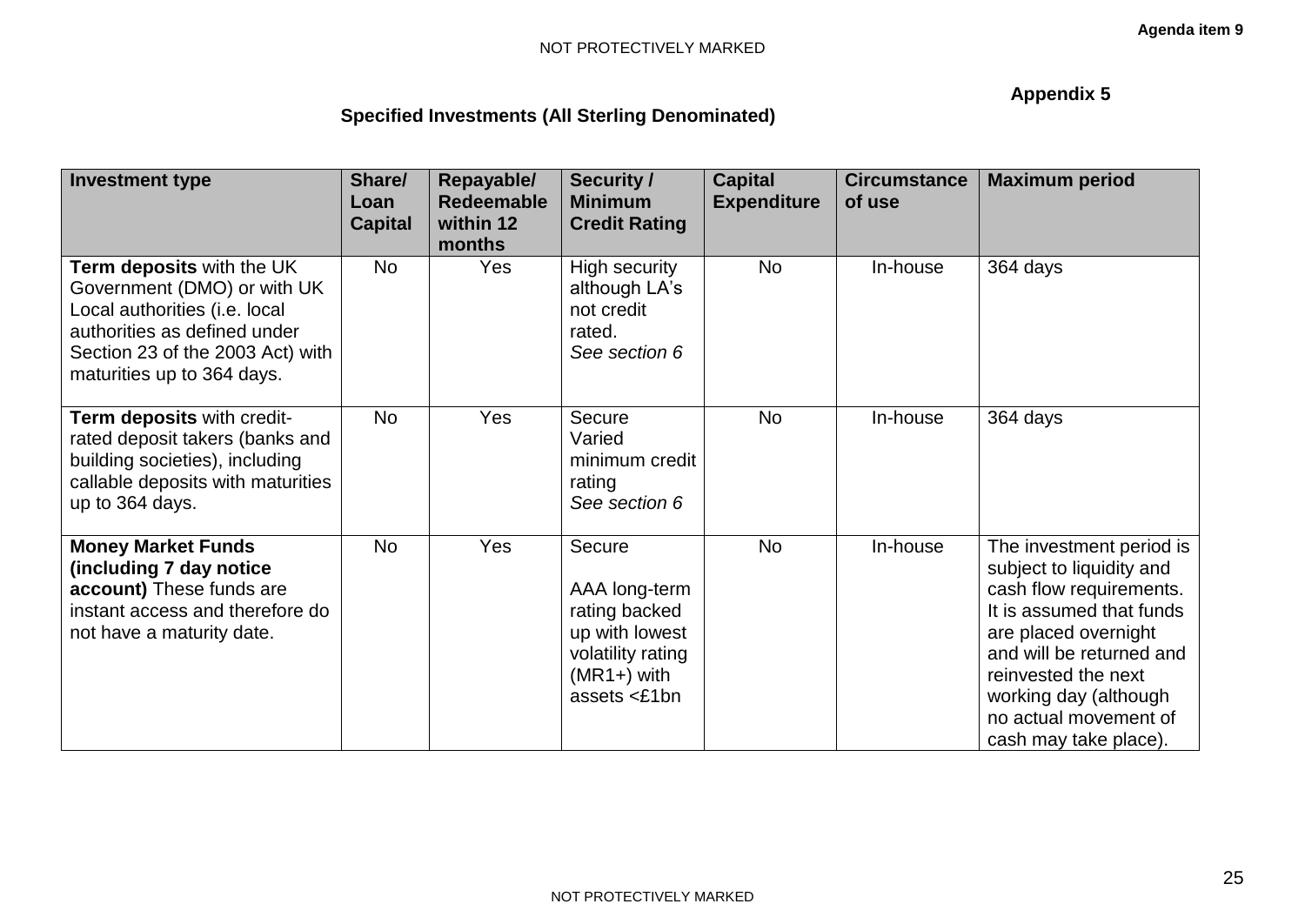# **Non-Specified Investments (All Sterling Denominated)**

| <b>Investment type</b>                                                                                                                                                              | (A) Why use it                                                                                                                                                                                                                                                                                                                                                                       | Share/         | Repayable/          | <b>Security /</b>                                                                                                    | <b>Capital</b>     | <b>Circumstance</b> | Max % of    | <b>Maximum</b>                                                         |
|-------------------------------------------------------------------------------------------------------------------------------------------------------------------------------------|--------------------------------------------------------------------------------------------------------------------------------------------------------------------------------------------------------------------------------------------------------------------------------------------------------------------------------------------------------------------------------------|----------------|---------------------|----------------------------------------------------------------------------------------------------------------------|--------------------|---------------------|-------------|------------------------------------------------------------------------|
|                                                                                                                                                                                     | (B) Associated risks                                                                                                                                                                                                                                                                                                                                                                 | Loan           | <b>Redeemable</b>   | <b>Minimum</b>                                                                                                       | <b>Expenditure</b> | of use              | overall     | maturity of                                                            |
|                                                                                                                                                                                     |                                                                                                                                                                                                                                                                                                                                                                                      | <b>Capital</b> | within 12<br>months | credit<br>rating                                                                                                     |                    |                     | investments | investment                                                             |
| <b>Rated deposit</b><br>takers (banks<br>and building<br>societies)<br>which do not<br>meet the<br><b>Commissioner'</b><br>s "high" credit<br>rating                                | (A) To improve ability to place<br>smaller amounts<br>(B) Greater risk than "high"<br>credit rating<br>counterparties but<br>advance warning by<br>rating agency of potential<br>problems.<br>The Commissioner has<br>fully considered this<br>investment category and<br>set appropriate<br>investment and maturity<br>limits in order to minimise<br>risk.                         | <b>No</b>      | Yes                 | Secure<br>Varied<br>minimum<br>Credit<br>rating<br>Minimum:<br>Fitch<br>Long term<br>А-<br><b>Short</b><br>term $F1$ | <b>No</b>          | In-house            | 75%         | 6 months<br>(but set on<br>an<br>individual<br>counterpart<br>y basis) |
| <b>Term deposits</b><br>with UK<br>Government,<br><b>UK Local</b><br><b>Authorities or</b><br>credit rated<br>banks and<br>building<br>societies, with<br>maturities over<br>1 year | A) To improve the ability to<br>"lock in" at times of high<br>interest rates to secure a<br>higher return over a<br>longer period should rates<br>be forecast to fall.<br>B) Lower liquidity and<br>greater risk of adverse<br>interest rate fluctuations.<br>The Commissioner has<br>fully considered this<br>investment category and<br>set appropriate<br>investment and maturity | <b>No</b>      | <b>No</b>           | Secure<br>Varied<br>minimum<br>credit<br>rating                                                                      | <b>No</b>          | In-house            | 20%         | 3 years                                                                |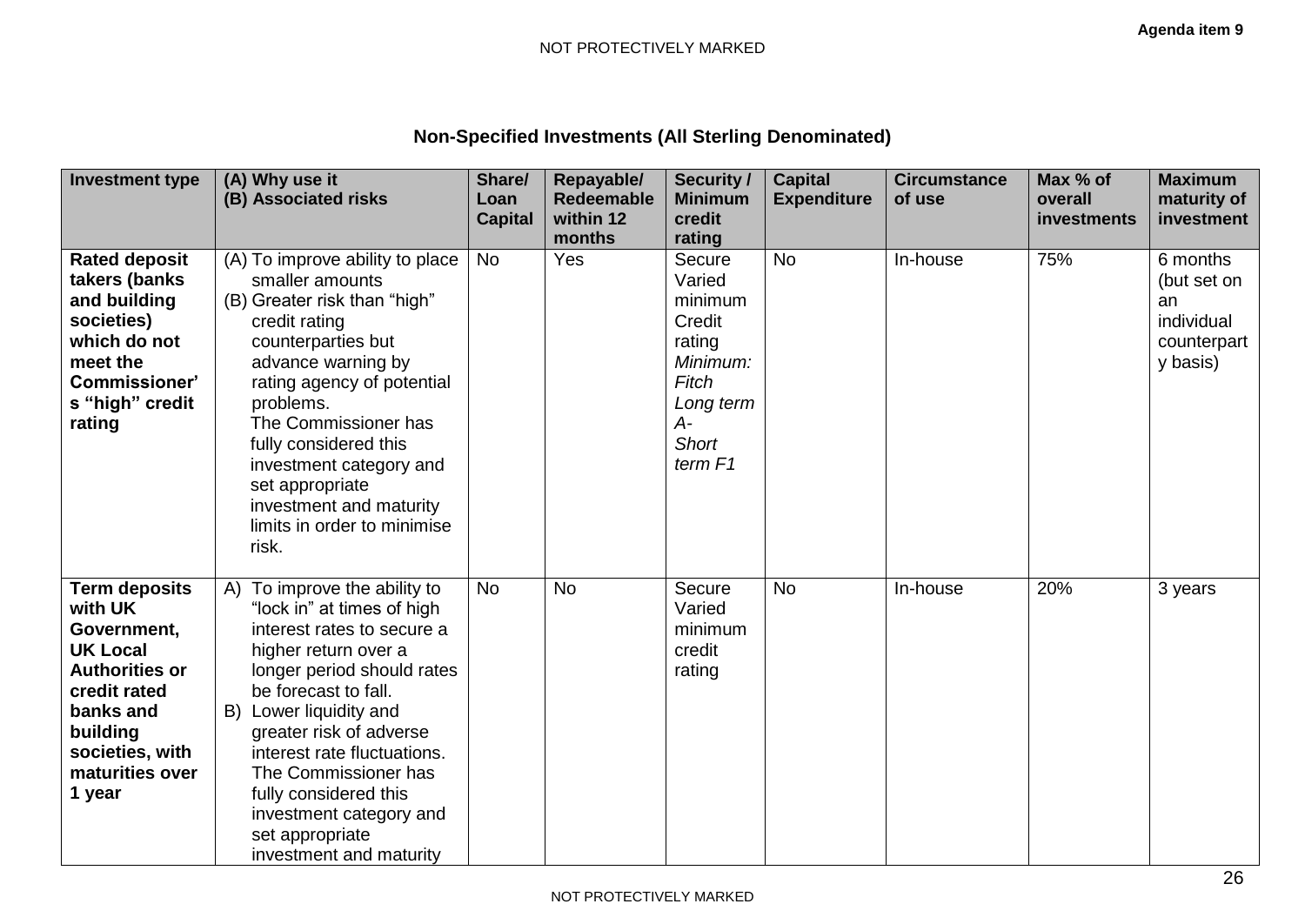|                                                                                                 | limits in order to minimise<br>risk.                                                                                                                                                                                                                                                                                                                                                              |                                  |                                                        |                                                                                                                    |                                      |                               |                                    |                                                                        |
|-------------------------------------------------------------------------------------------------|---------------------------------------------------------------------------------------------------------------------------------------------------------------------------------------------------------------------------------------------------------------------------------------------------------------------------------------------------------------------------------------------------|----------------------------------|--------------------------------------------------------|--------------------------------------------------------------------------------------------------------------------|--------------------------------------|-------------------------------|------------------------------------|------------------------------------------------------------------------|
| <b>Investment type</b>                                                                          | (A) Why use it<br>(B) Associated risks                                                                                                                                                                                                                                                                                                                                                            | Share/<br>Loan<br><b>Capital</b> | Repayable/<br><b>Redeemable</b><br>within 12<br>months | <b>Security /</b><br><b>Minimum</b><br>credit<br>rating                                                            | <b>Capital</b><br><b>Expenditure</b> | <b>Circumstance</b><br>of use | Max % of<br>overall<br>investments | <b>Maximum</b><br>maturity of<br>investment                            |
| <b>Certificate of</b><br><b>Deposits issued</b><br>by banks and<br>building<br><b>Societies</b> | A) Provides additional<br>counterparties, as<br>many banks do not<br>want to take fixed term<br>cash deposits.<br>B) Credit risk could<br>change but if adverse<br>there is an option to<br>sell onto a secondary<br>market.<br>The Commissioner<br>has fully considered<br>this investment<br>category and set<br>appropriate<br>investment and<br>maturity limits in order<br>to minimise risk. | <b>No</b>                        | Yes                                                    | Secure<br>Varied<br>minimum<br>Credit<br>rating<br>Minimum:<br>Fitch<br>Long term<br>A-<br><b>Short</b><br>term F1 | <b>No</b>                            | In House                      | 20%                                | 6 months<br>(but set on<br>an<br>individual<br>counterpart<br>y basis) |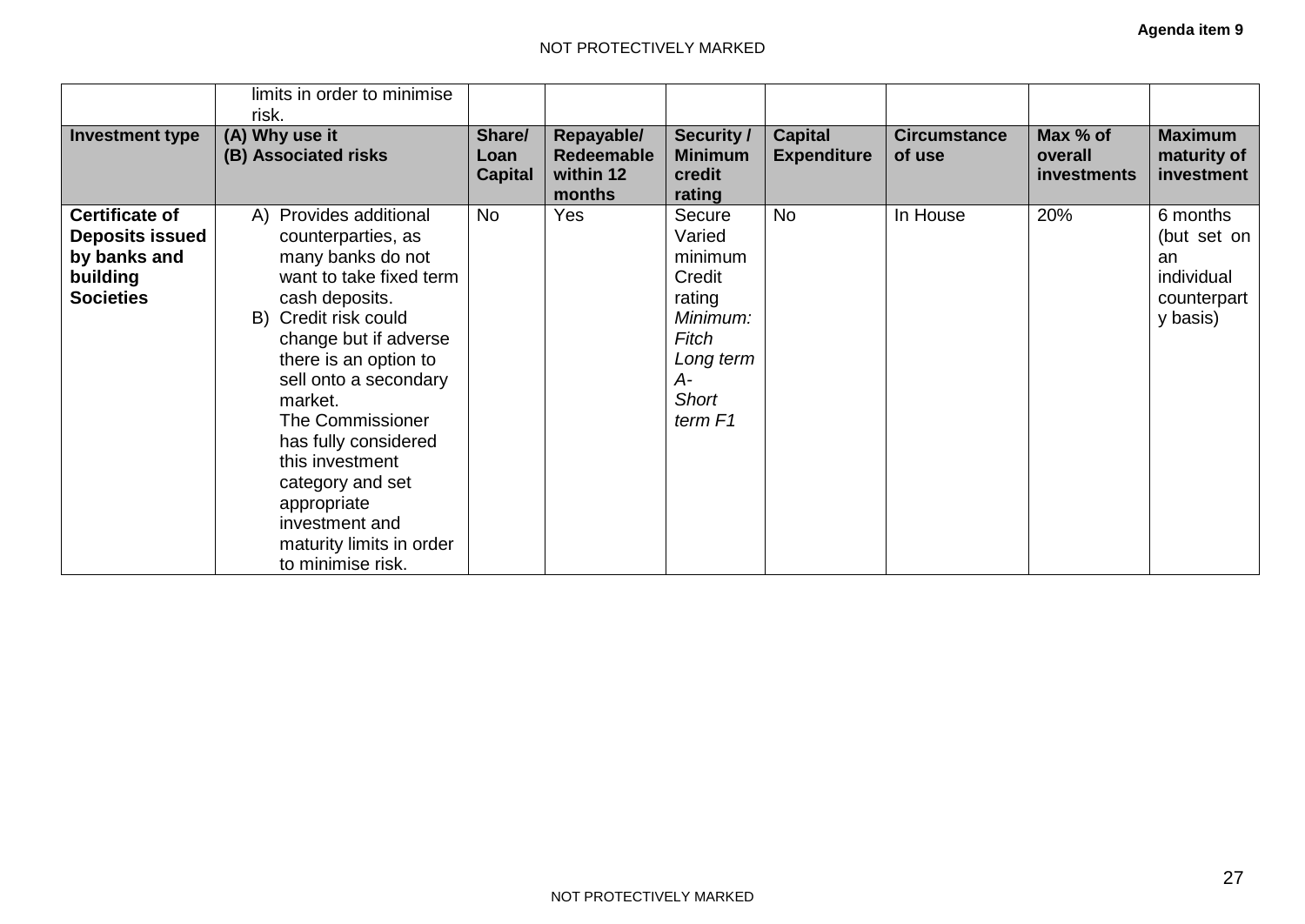#### **Agenda item 9**

#### NOT PROTECTIVELY MARKED

## **Appendix 6**

# **Maximum Maturity Periods and Amounts**

| <b>Organisation</b>                                                          | <b>Criteria</b>                                                                                                                                                                                                                    | <b>Max</b><br><b>Amount</b> | <b>Max</b><br><b>Period</b> | <b>Not to</b><br><b>Exceed Limit</b><br>or $%$ |
|------------------------------------------------------------------------------|------------------------------------------------------------------------------------------------------------------------------------------------------------------------------------------------------------------------------------|-----------------------------|-----------------------------|------------------------------------------------|
| <b>High Rated</b>                                                            | Minimum Fitch rating of F1<br>short term and AA- long term.                                                                                                                                                                        |                             |                             | 25%<br>(Government<br>Backed)                  |
| (Specified Investments -<br>High rated and up to 364<br>days see Appendix 5) | Consideration to be given to<br>Moody's minimum rating of P1<br>short term backed by Aa3 long<br>term and S&P minimum rating<br>of A1 short term and AA- long<br>term.                                                             | £20m                        | 3 years                     | 20% (Non-<br>Government<br>Backed)             |
| Foreign Banks                                                                | Must meet the minimum high<br>rated criteria above and have a<br>minimum sovereign rating of<br>AA+                                                                                                                                | £20m<br>country<br>limit    | 364 days                    | 20%                                            |
| Non-High Rated                                                               | Minimum Fitch rating of F1<br>short term and A- long term.<br>Consideration to be given to<br>Moody's minimum rating of P1<br>short term backed by A3 long<br>term and S&P minimum rating<br>of A1 short term and A- long<br>term. | £7.5m                       | 6 months                    | 20%                                            |
| <b>UK Local Authorities</b>                                                  | (i.e. local authorities as defined<br>under Section 23 of the 2003<br>Act) Each investment is<br>considered on an individual<br>basis                                                                                              | £10m                        | 3 years                     | n/a                                            |
| <b>Money Market Funds</b>                                                    | AAA long-term rating backed<br>up with lowest volatility rating                                                                                                                                                                    | £7.5m<br>per<br>counter     | Overnight                   | £25m in total                                  |

party

 $(MR1+)$  with assets >£1bn